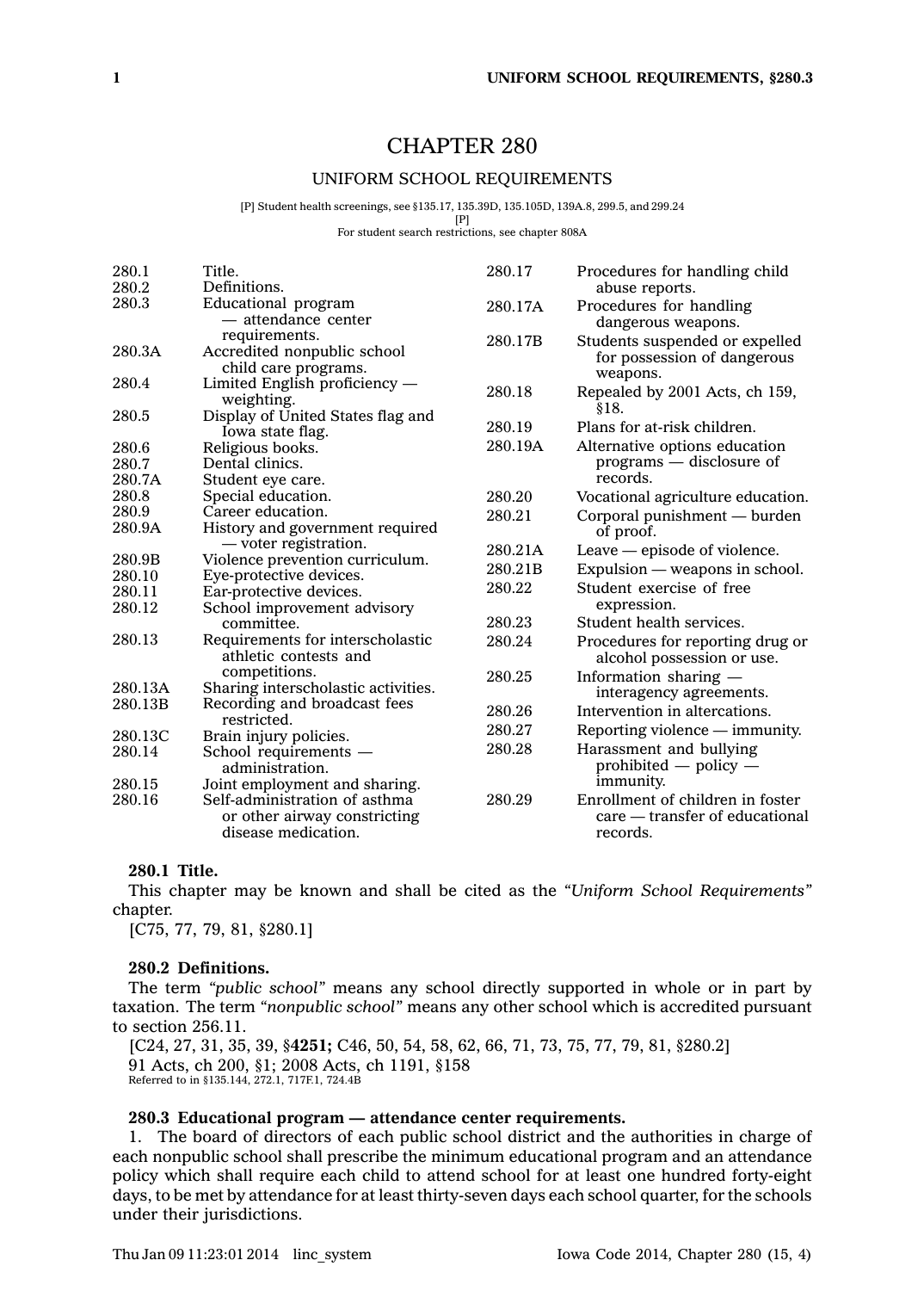#### **§280.3, UNIFORM SCHOOL REQUIREMENTS 2**

2. The minimum educational program shall be the curriculum set forth in subsection 3 of this section and section 256.11, except as otherwise provided by law. The board of directors of <sup>a</sup> public school district shall not allow discrimination in any educational program on the basis of race, color, creed, sex, marital status, or place of national origin.

3. The board of directors of each public school district and the authorities in charge of each nonpublic school shall do all of the following:

*a.* Adopt an implementation plan by July 1, 2010, which provides for the adoption of at least one core curriculum subject area each year as established by the state board of education for grades nine through twelve pursuant to section 256.7, subsection 26. The core curriculum established for grades nine through twelve by the state board of education pursuant to section 256.7, subsection 26, shall be fully implemented by each school district and school by July 1, 2012.

*b.* Adopt an implementation plan, by July 1, 2012, which provides for the full implementation of the core curriculum established for kindergarten through grade eight by the state board of education pursuant to section 256.7, subsection 26, by the 2014-2015 school year.

4. A nonpublic school which is unable to meet the minimum educational program may request an exemption from the state board of education. The authorities in charge of the nonpublic school shall file with the director of the department of education the names and locations of all schools desiring to be exempted and the names, ages, and post office addresses of all pupils of compulsory school age who are enrolled. The director, subject to the approval of the state board, may exempt the nonpublic school from compliance with the minimum educational program for two school years. When the exemption has once been granted, renewal of the exemption for each succeeding school year may be conditioned by the director, with the approval of the board, upon proof of achievement in the basic skills of arithmetic, the communicative arts of reading, writing, grammar, and spelling, and an understanding of United States history, history of Iowa, and the principles of American government, of the pupils of compulsory school age exempted in the preceding year. Proof of achievement shall be determined on the basis of tests or other means of evaluation prescribed by the director of the department of education with the approval of the state board of education. The testing or evaluation, if required, shall be accomplished prior to submission of the request for renewal of the exemption. Renewal requests shall be filed with the director by April 15 of the school year preceding the school year for which the applicants desire exemption. This section shall not apply to schools eligible for exemption under section 299.24.

5. The board of directors of each public school district and the authorities in charge of each nonpublic school shall establish and maintain attendance centers based upon the needs of the school age pupils enrolled in the school district or nonpublic school. Public school kindergarten programs shall and public and nonpublic school prekindergarten programs may be provided. In addition, the board of directors or governing authority may include in the educational program of any school such additional courses, subjects, or activities which it deems fit the needs of the pupils.

[C75, 77, 79, 81, §280.3]

85 Acts, ch 212, §21, 22; 89 Acts, ch 210, §7; 91 Acts, ch 200, §2; 2008 Acts, ch 1127, §5

# **280.3A Accredited nonpublic school child care programs.**

Authorities in charge of accredited nonpublic schools may operate or contract for the operation of child care programs, as defined in section 279.49, subsection 1. The provisions of section 279.49 as they relate to child care programs of <sup>a</sup> school corporation and its board of directors apply to the child care programs of the accredited nonpublic school and the authority in charge.

94 Acts, ch 1175, §9; 99 Acts, ch 192, §33 Referred to in §237A.1

# **280.4 Limited English proficiency — weighting.**

1. The medium of instruction in all secular subjects taught in both public and nonpublic schools shall be the English language, except when the use of <sup>a</sup> foreign language is deemed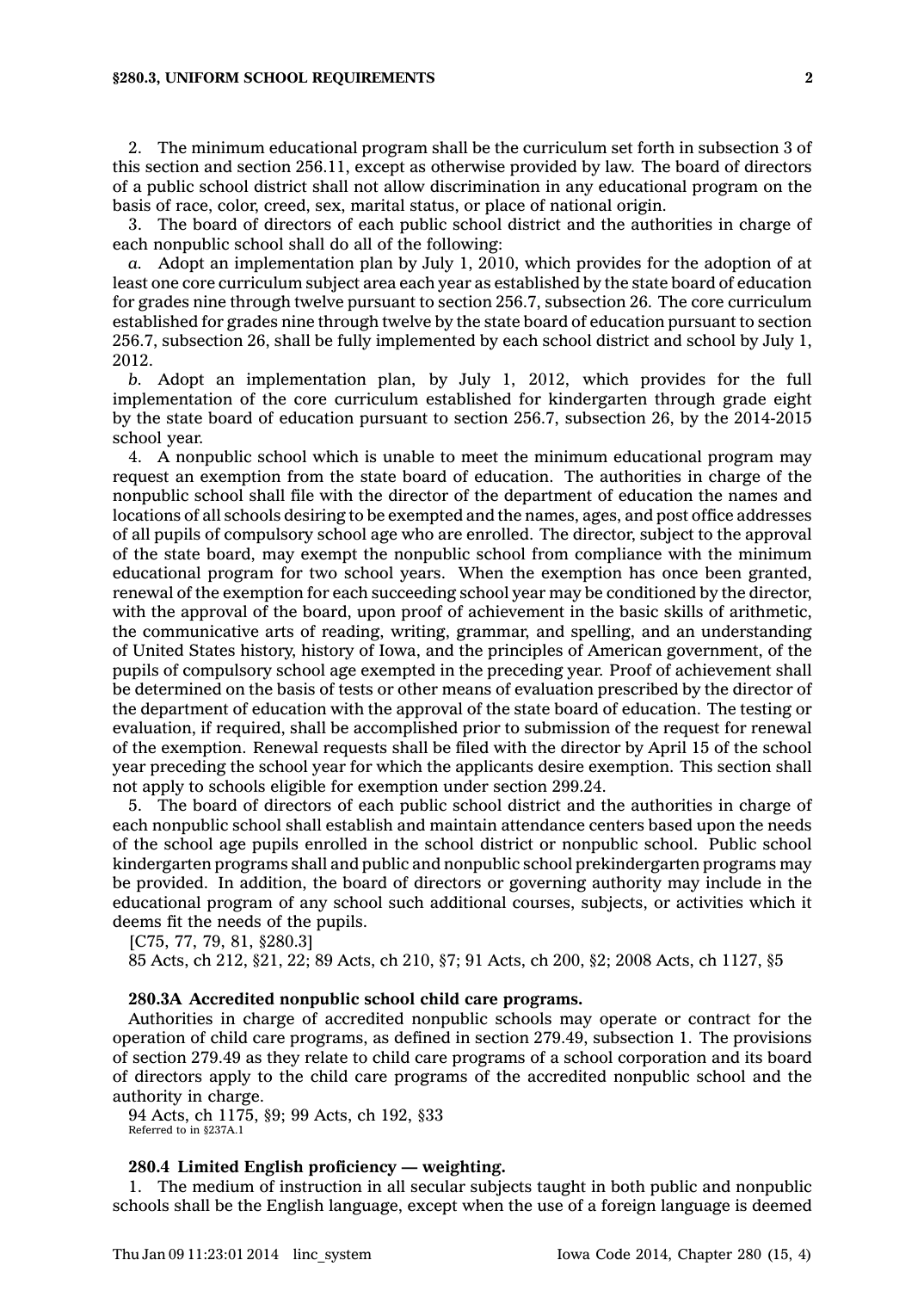appropriate in the teaching of any subject or when the student is limited English proficient. When the student is limited English proficient, both public and nonpublic schools shall provide special instruction, which shall include but need not be limited to either instruction in English as <sup>a</sup> second language or transitional bilingual instruction until the student is fully English proficient or demonstrates <sup>a</sup> functional ability to speak, read, write, and understand the English language. As used in this section, *"limited English proficient"* means <sup>a</sup> student's language background is in <sup>a</sup> language other than English, and the student's proficiency in English is such that the probability of the student's academic success in an English-only classroom is below that of an academically successful peer with an English language background. *"Fully English proficient"* means <sup>a</sup> student who is able to read, understand, write, and speak the English language and to use English to ask questions, to understand teachers and reading materials, to test ideas, and to challenge what is being asked in the classroom.

2. The department of education shall adopt rules relating to the identification of limited English proficient students who require special instruction under this section and to application procedures for funds available under this section.

3. *a.* In order to provide funds for the excess costs of instruction of limited English proficient students specified in paragraph *"b"* above the costs of instruction of pupils in <sup>a</sup> regular curriculum, students identified as limited English proficient shall be assigned an additional weighting of twenty-two hundredths, and that weighting shall be included in the weighted enrollment of the school district of residence for <sup>a</sup> period not exceeding five years. However, the school budget review committee may grant supplemental aid or <sup>a</sup> modified supplemental amount to <sup>a</sup> school district to continue funding <sup>a</sup> program for students after the expiration of the five-year period.

*b.* For students first determined to be limited English proficient for <sup>a</sup> budget year beginning on or after July 1, 2010, the additional weighting provided under paragraph *"a"* shall be included in the weighted enrollment of the school district of residence for <sup>a</sup> period not exceeding five years beginning with the budget year for which the student was first determined to be limited English proficient.

[C24, 27, 31, 35, 39, §**4254;** C46, 50, 54, 58, 62, 66, 71, 73, §280.5; C75, 77, 79, 81, §280.4; 82 Acts, ch 1260, §48]

87 Acts, ch 224, §52; 89 Acts, ch 135, §80; 91 Acts, ch 193, §2; 93 Acts, ch 127, §3; 2002 Acts, ch 1114, §1; 2006 Acts, ch 1182, §44, 54; 2013 Acts, ch 121, §41, 42; 2013 Acts, ch 140, §90 Referred to in §256F.3, 257.31, 282.18

[SP] 2013 amendment to subsection 3 by 2013 Acts, ch 121, §41, applies to school budget years beginning on or after July 1, 2014; 2013 Acts, ch 121, §42

[T] See Code editor's note [T] Subsection 3 amended

#### **280.5 Display of United States flag and Iowa state flag.**

The board of directors of each public school district and the authorities in charge of each nonpublic school shall provide and maintain <sup>a</sup> suitable flagstaff on each school site under its control, and the United States flag and the Iowa state flag shall be raised on all school days when weather conditions are suitable.

[S13, §2804-a, -b; C24, 27, 31, 35, 39, §**4253;** C46, 50, 54, 58, 62, 66, 71, 73, §280.4; C75, 77, 79, 81, §280.5]

95 Acts, ch 1, §4

[P] Display of flags on public buildings, §1B.3

#### **280.6 Religious books.**

Religious books such as the Bible, the Torah, and the Koran shall not be excluded from any public school or institution in the state, nor shall any child be required to read such religious books contrary to the wishes of the child's parent or guardian.

[R60, §2119; C73, §1764; C97, §2805; C24, 27, 31, 35, 39, §**4258;** C46, 50, 54, 58, 62, 66, 71, 73, §280.9; C75, 77, 79, 81, §280.6]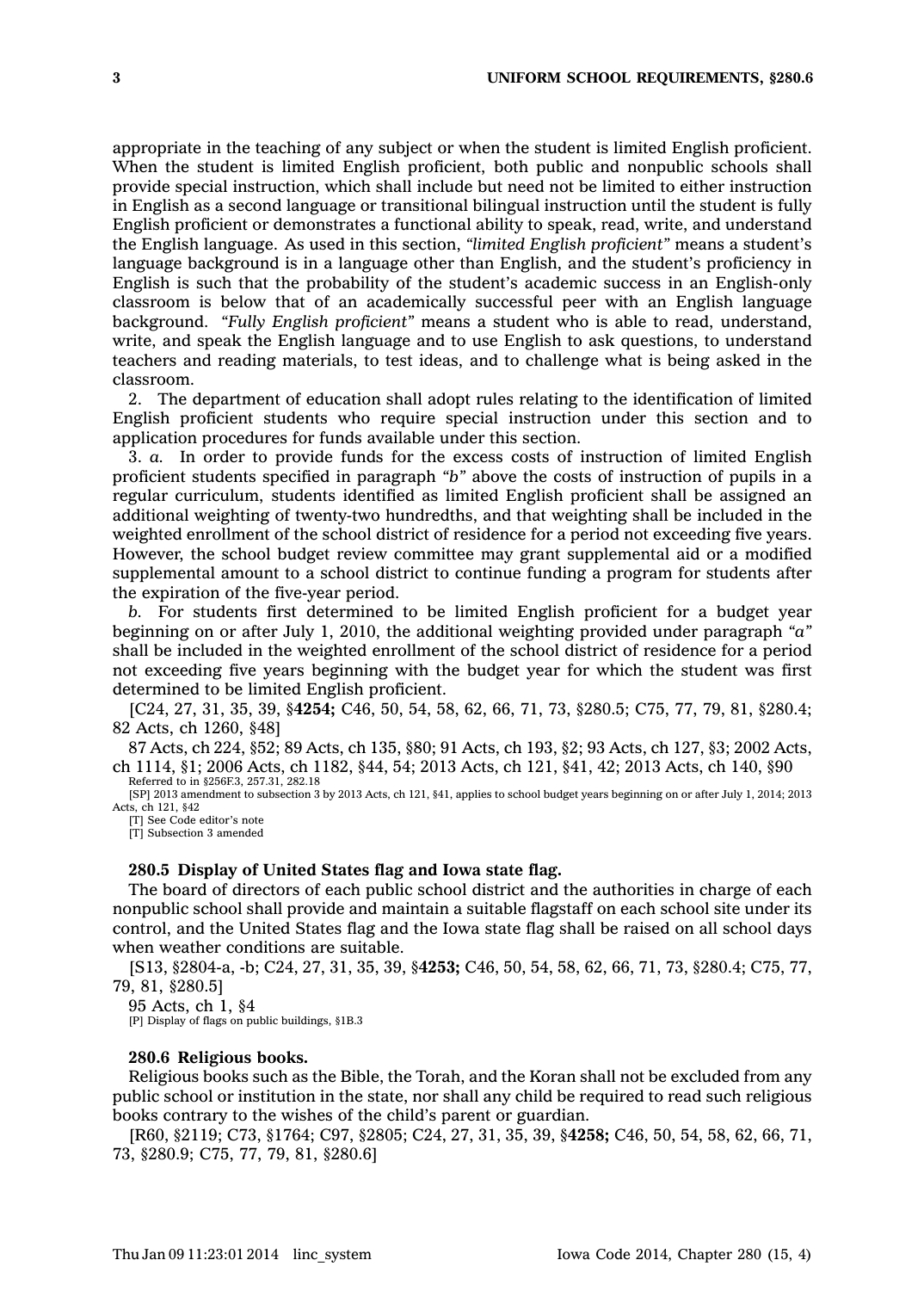# **280.7 Dental clinics.**

Boards of directors in all public school districts may establish and maintain dental clinics for children and offer courses of instruction on mouth hygiene. The boards may employ such legally qualified dentists and dental hygienists as may be necessary to accomplish the purpose of this section. The cost of the dental clinic shall be paid from the general fund.

[C24, 27, 31, 35, 39, §**4260;** C46, 50, 54, 58, 62, 66, 71, 73, §280.11; C75, 77, 79, 81, §280.7]

#### **280.7A Student eye care.**

1. A parent or guardian who registers <sup>a</sup> child for kindergarten or <sup>a</sup> preschool program shall be given <sup>a</sup> student vision card provided by the Iowa optometric association and as approved by the department of education with <sup>a</sup> goal of every child receiving an eye examination by age seven, as needed.

2. School districts may encourage <sup>a</sup> student to receive an eye examination by <sup>a</sup> licensed ophthalmologist or optometrist prior to the student receiving special education services pursuant to chapter 256B. The eye examination is not <sup>a</sup> requirement for <sup>a</sup> student to receive special education services. A parent or guardian shall be responsible for ensuring that <sup>a</sup> student receives an eye examination pursuant to this section.

3. Area education agencies, pursuant to section 273.3, shall make every effort to provide, in collaboration with local community organizations, vision screening services to children ages two through four.

2008 Acts, ch 1100, §1, 2 [P] See also §135.39D [T] Section not amended; footnote added

# **280.8 Special education.**

The board of directors of each public school district shall make adequate educational provisions for each resident child requiring special education appropriate to the nature and severity of the child's disability pursuant to rules promulgated by the department under the provisions of chapters 256B and 273.

[C71, 73, §280.22; C75, 77, 79, 81, §280.8] 96 Acts, ch 1129, §75

# **280.9 Career education.**

1. The board of directors of each local public school district and the authorities in charge of each nonpublic school shall incorporate into the educational program, in accordance with section 256.7, subsection 21, paragraph *"a"*, the total concept of career education to enable students to become familiar with the values of <sup>a</sup> work-oriented society. Curricular and cocurricular teaching-learning experiences from the prekindergarten level through grade twelve shall be provided for all students currently enrolled in order to develop an understanding that employment may be meaningful and satisfying. However, career education does not mean <sup>a</sup> separate vocational-technical program is required. A vocational-technical program includes units or partial units in subjects which have as their purpose to equip students with marketable skills.

2. Essential elements in career education shall include but not be limited to:

*a.* Awareness of self in relation to others and the needs of society.

*b.* Exploration of employment opportunities and experience in personal decision making.

*c.* Experiences which will help students to integrate work values and work skills into their lives.

[C75, 77, 79, 81, §280.9]

2001 Acts, ch 159, §12; 2009 Acts, ch 41, §263

### **280.9A History and government required — voter registration.**

1. The board of directors of each local public school district and the authorities in charge of each nonpublic school shall require that all students in grades nine through twelve complete, as <sup>a</sup> condition of graduation, instruction in American history and the governments of Iowa and the United States, including instruction in voting statutes and procedures, voter registration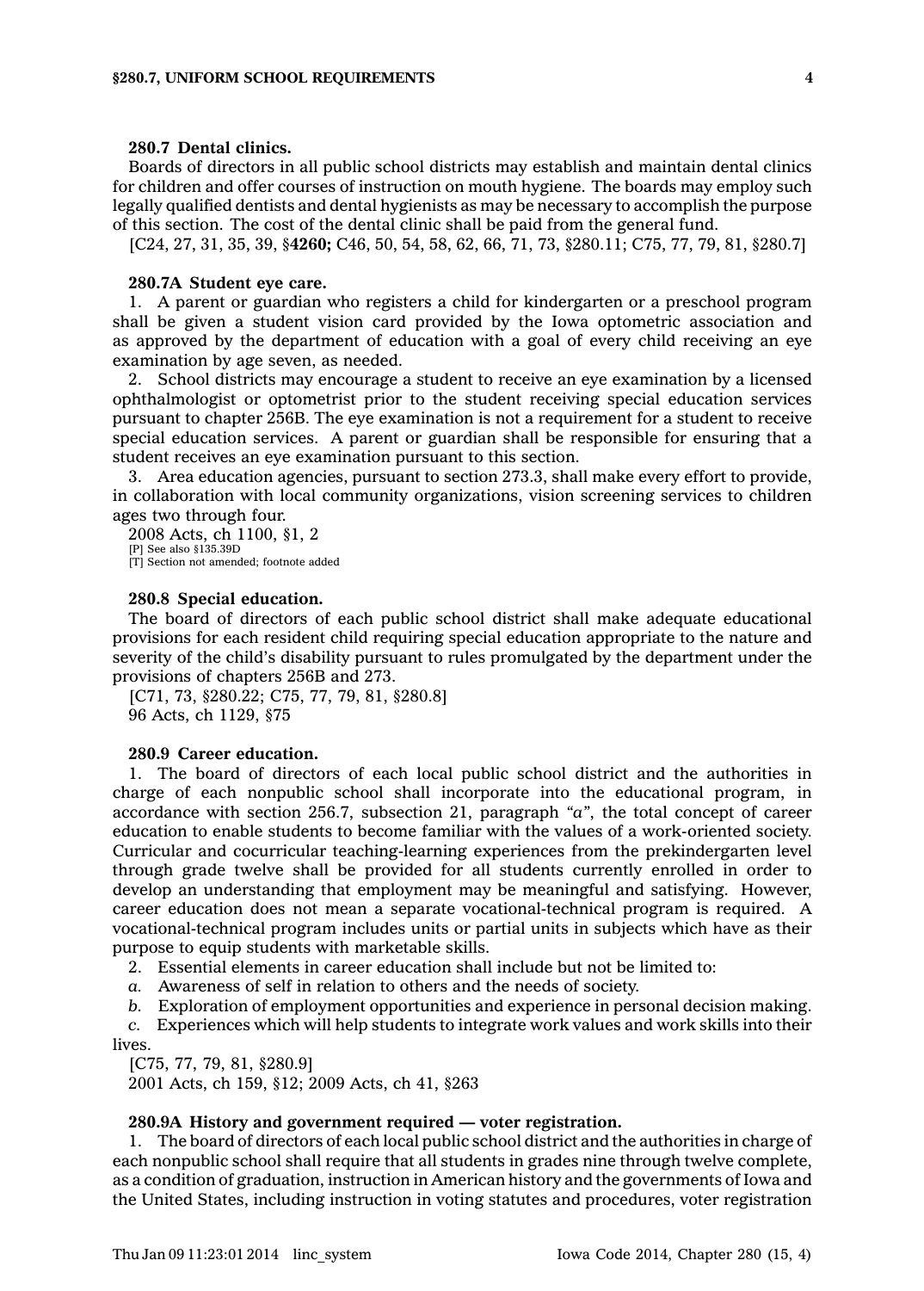requirements, the use of paper ballots and voting systems in the election process, and the method of acquiring and casting an absentee ballot.

2. The county auditor, upon request and at <sup>a</sup> site chosen by the county auditor, shall make available to schools within the county voting equipment or sample ballots that are generally used within the county, at times when this equipment or sample ballots are not in use for their recognized purpose.

3. At least twice during each school year, the board of directors of each local public school district operating <sup>a</sup> high school and the authorities in charge of each accredited nonpublic school operating <sup>a</sup> high school shall offer the opportunity to register to vote to each student who is at least seventeen and one-half years of age, as required by section 48A.23.

88 Acts, ch 1129, §1; 90 Acts, ch 1238, §38; 94 Acts, ch 1169, §57; 2008 Acts, ch 1031, §45; 2009 Acts, ch 57, §78

Referred to in §256.11, 331.502

### **280.9B Violence prevention curriculum.**

The department of education shall develop <sup>a</sup> statewide violence prevention program based on law-related education. The department shall contract with <sup>a</sup> law-related education agency that serves the state and provides <sup>a</sup> comprehensive plan to develop violence prevention curricula for grades kindergarten through twelve, provide training to teachers and school administrators on violence prevention, and develop school-community partnerships for violence prevention.

94 Acts, ch 1172, §29

### **280.10 Eye-protective devices.**

1. *a.* Every student and teacher in any public or nonpublic school shall wear industrial quality eye-protective devices at all times while participating, and while in <sup>a</sup> room or other enclosed area where others are participating, in any phase or activity of <sup>a</sup> course which may subject the student or teacher to the risk or hazard of eye injury from the materials or processes used in any of the following courses:

(1) Vocational or industrial arts shops or laboratories involving experience with any of the following:

(a) Hot molten metals.

(b) Milling, sawing, turning, shaping, cutting, grinding, or stamping of any solid materials.

(c) Heat treatment, tempering, or kiln firing of any metal or other materials.

(d) Gas or electric arc welding.

(e) Repair or servicing of any vehicle while in the shop.

(f) Caustic or explosive materials.

(2) Chemical or combined chemical-physical laboratories involving caustic or explosive chemicals or hot liquids or solids when risk is involved.

*b.* Visitors to such shops and laboratories shall be furnished with and required to wear the necessary safety devices while such programs are in progress.

2. It shall be the duty of the teacher or other person supervising the students in said courses to see that the above requirements are complied with. Any student failing to comply with such requirements may be temporarily suspended from participation in the course and the registration of <sup>a</sup> student for the course may be canceled for willful, flagrant, or repeated failure to observe the above requirements.

3. The board of directors of each local public school district and the authorities in charge of each nonpublic school shall provide the safety devices required herein. Such devices may be paid for from the general fund, but the board may require students and teachers to pay for the safety devices and shall make them available to students and teachers at no more than the actual cost to the district or school.

4. *"Industrial quality eye-protective devices"*, as used in this section, means devices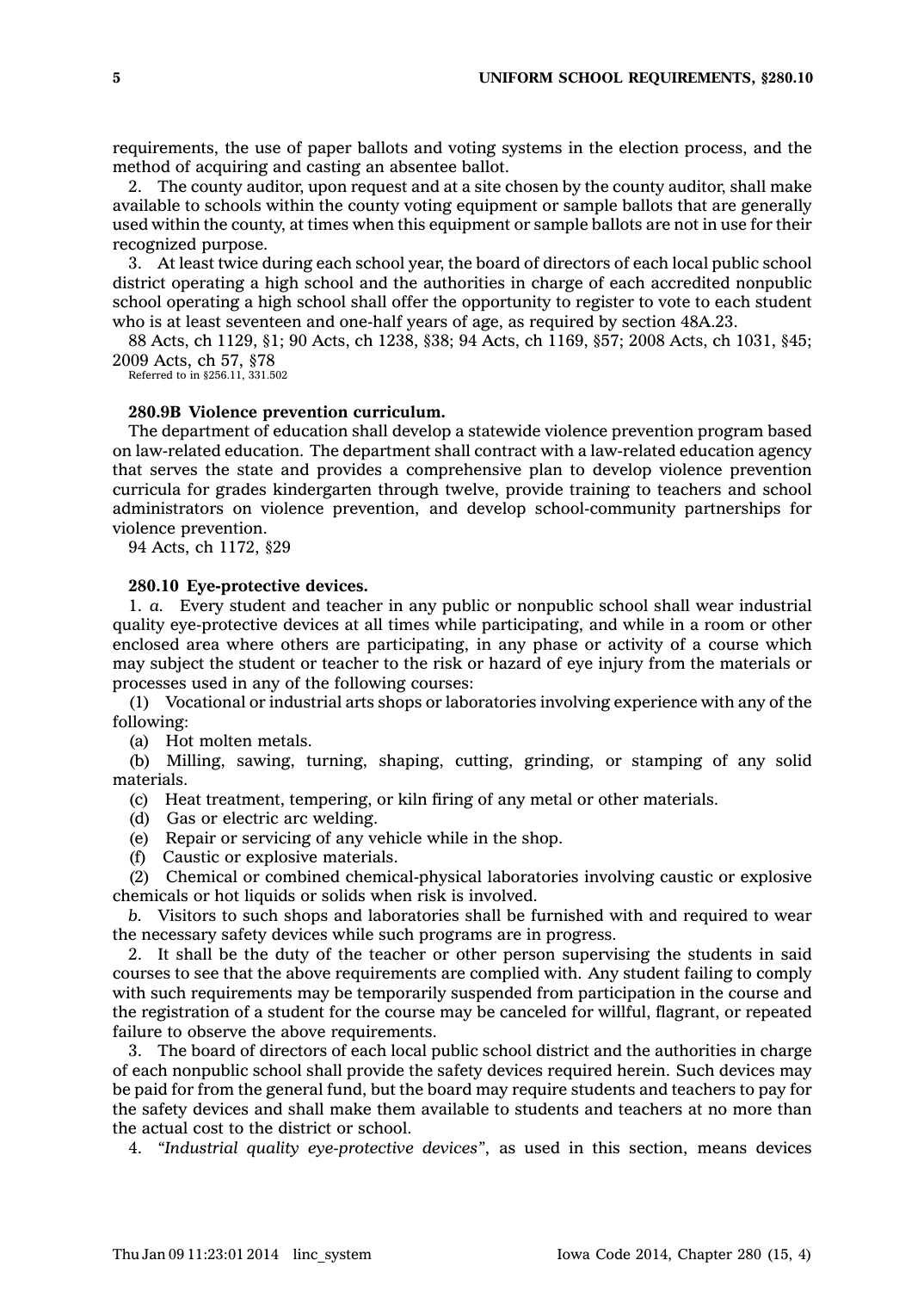meeting American national standard practice for occupational and educational eye and face protection promulgated by the American national standards institute, inc.

[C66, 71, 73, §280.20; C75, 77, 79, 81, §280.10] 2009 Acts, ch 41, §249; 2013 Acts, ch 30, §67 [T] Subsection 4 amended

#### **280.11 Ear-protective devices.**

1. Every student and teacher in any public or nonpublic school shall wear industrial quality ear-protective devices while the student or teacher is participating in any phase or activity of <sup>a</sup> course which may subject the student or teacher to the risk or hazard of hearing loss from noise in processes or procedures used in vocational or industrial arts shops or laboratories involving experiences with any of the following:

- *a.* Milling, sawing, turning, shaping, cutting, grinding, or stamping of any solid materials.
- *b.* Kiln firing of any metal or other materials.
- *c.* Electric arc welding.
- *d.* Repair or servicing of any vehicle while in shop.
- *e.* Static tests, maintenance or repair of internal combustion engines.
- *f.* Letter press, paper folders, monotype.

2. It shall be the duty of the teacher or other person supervising the students in said courses to see that the above requirements are complied with. Any student failing to comply with such requirements may be temporarily suspended from participation in the course and the registration of <sup>a</sup> student for the course may be canceled for willful, flagrant or repeated failure to observe the above requirements.

3. The board of directors of each local public school district and the authorities in charge of each nonpublic school shall provide the safety devices required in this section. Such devices may be paid for from the general fund, but the board may require students and teachers to pay for the safety devices and shall make them available to students and teachers at no more than the actual cost to the district or school.

4. *a. "Industrial quality ear-protective devices"*, as used in this section, means devices meeting the American national standard for measurement of the real-ear attenuation of ear protectors at threshold promulgated by the American national standards institute, inc.

*b. "Noise"* as used in this section, means <sup>a</sup> noise level that meets or exceeds damage-risk criteria established by the present standard for occupational noise exposure established by the federal occupational safety and health administration.

[C75, 77, 79, 81, §280.11]

99 Acts, ch 96, §28; 2013 Acts, ch 90, §69 [T] Subsection 4, paragraph b amended

### **280.12 School improvement advisory committee.**

The board of directors of each public school district and the authorities in charge of each nonpublic school shall do the following:

1. Appoint <sup>a</sup> school improvement advisory committee to make recommendations to the board or authorities. The advisory committee shall consist of members representing students, parents, teachers, administrators, and representatives from the local community, which may include representatives of business, industry, labor, community agencies, higher education, or other community constituents. To the extent possible, committee membership shall have balanced representation with regard to race, gender, national origin, and disability.

2. Utilize the recommendations from the school improvement advisory committee to determine the following:

- *a.* Major educational needs.
- *b.* Student learning goals.

*c.* Long-range and annual improvement goals that include, but are not limited to, the state indicators that address reading, mathematics, and science achievement.

- *d.* Desired levels of student performance.
- *e.* Progress toward meeting the goals set out in paragraphs *"b"* through *"d"*.
- *f.* Harassment or bullying prevention goals, programs, training, and other initiatives.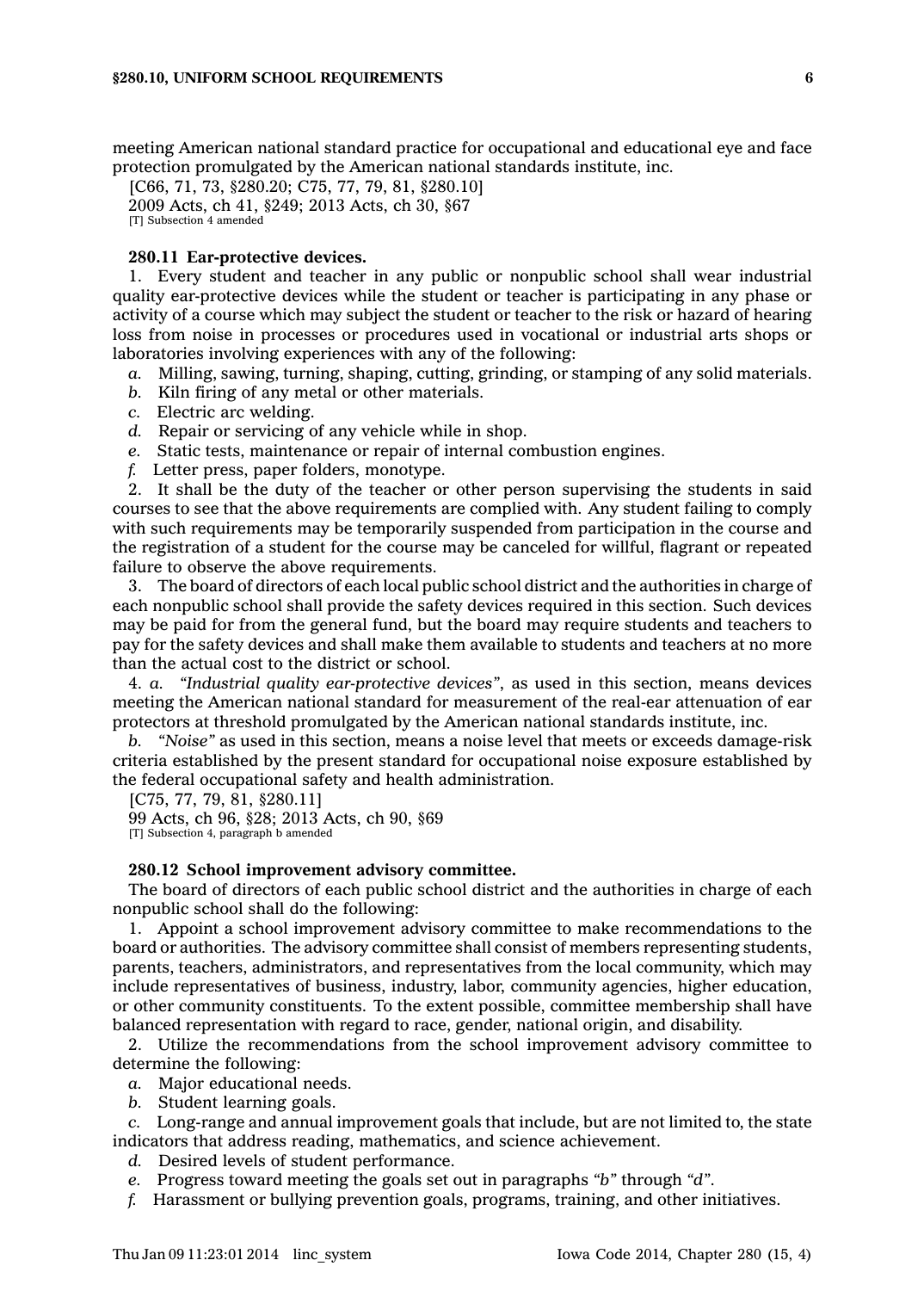3. Consider recommendations from the school improvement advisory committee to infuse character education into the educational program.

[C75, 77, 79, 81, §280.12]

85 Acts, ch 212, §8; 2001 Acts, ch 159, §13; 2003 Acts, ch 27, §2; 2007 Acts, ch 9, §1 Referred to in §256.11

# **280.13 Requirements for interscholastic athletic contests and competitions.**

A public school shall not participate in or allow students representing <sup>a</sup> public school to participate in any extracurricular interscholastic athletic contest or competition which is sponsored or administered by an organization as defined in this section, unless the organization is registered with the department of education, files financial statements with the department in the form and at the intervals prescribed by the director of the department of education, and is in compliance with rules which the state board of education adopts for the proper administration, supervision, operation, adoption of eligibility requirements, and scheduling of extracurricular interscholastic athletic contests and competitions and the organizations. For the purposes of this section *"organization"* means <sup>a</sup> corporation, association, or organization which has as one of its primary purposes the sponsoring or administration of extracurricular interscholastic athletic contests or competitions, but does not include an agency of this state, <sup>a</sup> public or private school or school board, or an athletic conference or other association whose interscholastic contests or competitions do not include more than twenty-four schools.

[C66, 71, 73, §257.25(10); C75, 77, 79, 81, §280.13] 85 Acts, ch 212, §24; 86 Acts, ch 1245, §1468; 93 Acts, ch 101, §204 Referred to in §256.46, 280.13A

### **280.13A Sharing interscholastic activities.**

If <sup>a</sup> school district or nonpublic school does not provide an interscholastic activity for its students, the board of directors of that school district or the authorities in charge of the nonpublic school may complete an agreement with another school district or nonpublic school to provide for the eligibility of its students in interscholastic activities provided by that other school district or nonpublic school. A copy of each agreement completed under this section shall be filed with the appropriate organization as organization is defined in section 280.13 not later than April 30 of the school year preceding the school year in which the agreement takes effect, unless an exception is granted by the organization for good cause. An agreement completed under this section shall be deemed approved unless denied by the governing organization within ten days after its receipt. A governing organization shall determine whether an agreement would substantially prejudice the interscholastic activities of other schools. An agreement denied by <sup>a</sup> governing organization under this section may be appealed to the state board of education under chapter 290.

For the purpose of this section, *"substantial prejudice"* includes, but is not limited to, situations where shared interscholastic activities may result in an unfair domination of an interscholastic activity or substantial disruption of activity classifications and management.

It is not necessary that school districts that are parties to an agreement under this section must be engaged in sharing academic programming and receiving supplementary weighting under section 257.11.

87 Acts, ch 224, §53; 88 Acts, ch 1134, §62; 89 Acts, ch 135, §81; 2002 Acts, ch 1129, §3

# **280.13B Recording and broadcast fees restricted.**

The Iowa high school athletic association or its successor organization, and the Iowa girls high school athletic union or its successor organization, shall not assess <sup>a</sup> charge for the retransmission of an audio-visual recording of <sup>a</sup> high school athletic tournament contest or event if the retransmission does not occur earlier than twenty-four hours after the starting time of the live athletic contest or event.

96 Acts, ch 1190, §1; 2013 Acts, ch 90, §70 [T] Section amended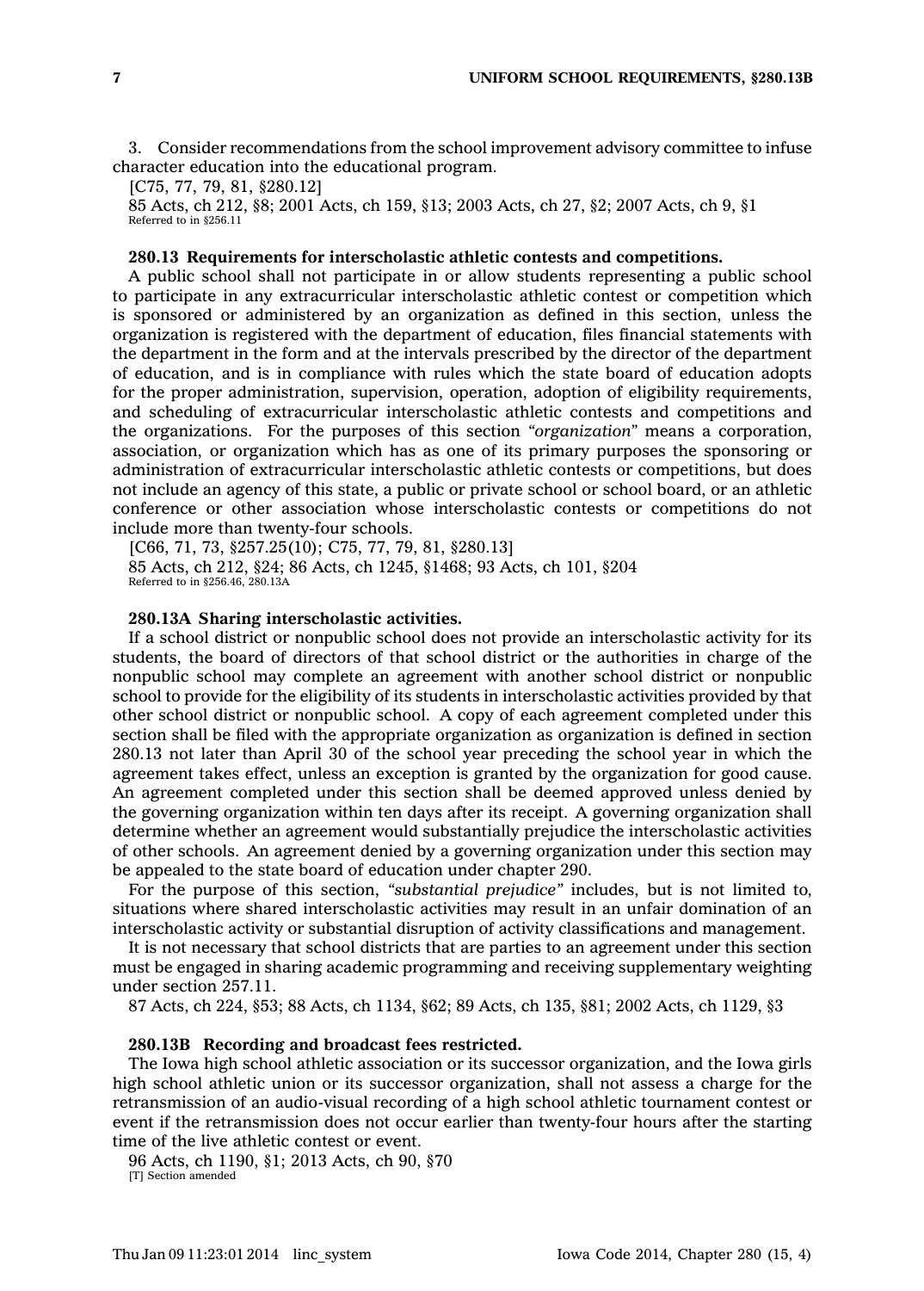#### **280.13C Brain injury policies.**

1. *a.* The Iowa high school athletic association and the Iowa girls high school athletic union shall work together to distribute the guidelines of the centers for disease control and prevention of the United States department of health and human services and other pertinent information to inform and educate coaches, students, and the parents and guardians of students of the risks, signs, symptoms, and behaviors consistent with <sup>a</sup> concussion or brain injury, including the danger of continuing to participate in extracurricular interscholastic activities after suffering <sup>a</sup> concussion or brain injury and their responsibility to report such signs, symptoms, and behaviors if they occur.

*b.* Annually, each school district and nonpublic school shall provide to the parent or guardian of each student <sup>a</sup> concussion and brain injury information sheet, as provided by the Iowa high school athletic association and the Iowa girls high school athletic union. The student and the student's parent or guardian shall sign and return the concussion and brain injury information sheet to the student's school prior to the student's participation in any extracurricular interscholastic activity for grades seven through twelve.

2. If <sup>a</sup> student's coach or contest official observes signs, symptoms, or behaviors consistent with <sup>a</sup> concussion or brain injury in an extracurricular interscholastic activity, the student shall be immediately removed from participation.

3. A student who has been removed from participation shall not recommence such participation until the student has been evaluated by <sup>a</sup> licensed health care provider trained in the evaluation and management of concussions and other brain injuries and the student has received written clearance to return to participation from the health care provider.

4. For the purposes of this section:

*a. "Extracurricular interscholastic activity"* means any extracurricular interscholastic activity, contest, or practice, including sports, dance, or cheerleading.

*b. "Licensed health care provider"* means <sup>a</sup> physician, physician assistant, chiropractor, advanced registered nurse practitioner, nurse, physical therapist, or athletic trainer licensed by <sup>a</sup> board designated under section 147.13.

2011 Acts, ch 32, §1; 2012 Acts, ch 1023, §40

#### **280.14 School requirements — administration.**

1. The board or governing authority of each school or school district subject to the provisions of this chapter shall establish and maintain adequate administration, school staffing, personnel assignment policies, teacher qualifications, certification requirements, facilities, equipment, grounds, graduation requirements, instructional requirements, instructional materials, maintenance procedures, and policies on extracurricular activities. In addition, the board or governing authority of each school or school district shall provide such principals as it finds necessary to provide effective supervision and administration for each school and its faculty and student body.

2. An individual who is employed or contracted as <sup>a</sup> superintendent by <sup>a</sup> school or school district may also serve as an elementary or secondary principal in the same school or school district.

[C66, 71, 73, §257.25(11, 15); C75, 77, 79, 81, §280.14] 93 Acts, ch 4, §2; 2003 Acts, ch 180, §34 [P] Credit towards graduation for military basic training, see §256.11(15)

#### **280.15 Joint employment and sharing.**

1. Two or more public school districts may jointly employ and share the services of any school personnel, or acquire and share the use of classrooms, laboratories, equipment and facilities. Classes made available to students in the manner provided in this section shall be considered as complying with the requirements of section 275.1 relating to the maintenance of kindergarten and twelve grades by <sup>a</sup> school district. If students attend classes in another school district under this section under an agreement that provides for whole grade sharing, the boards of directors of districts entering into these agreements shall provide for sharing the costs and expenses as provided in sections 282.10 through 282.12. If <sup>a</sup> district that has entered into <sup>a</sup> whole grade sharing agreement determines that <sup>a</sup> need exists to hire additional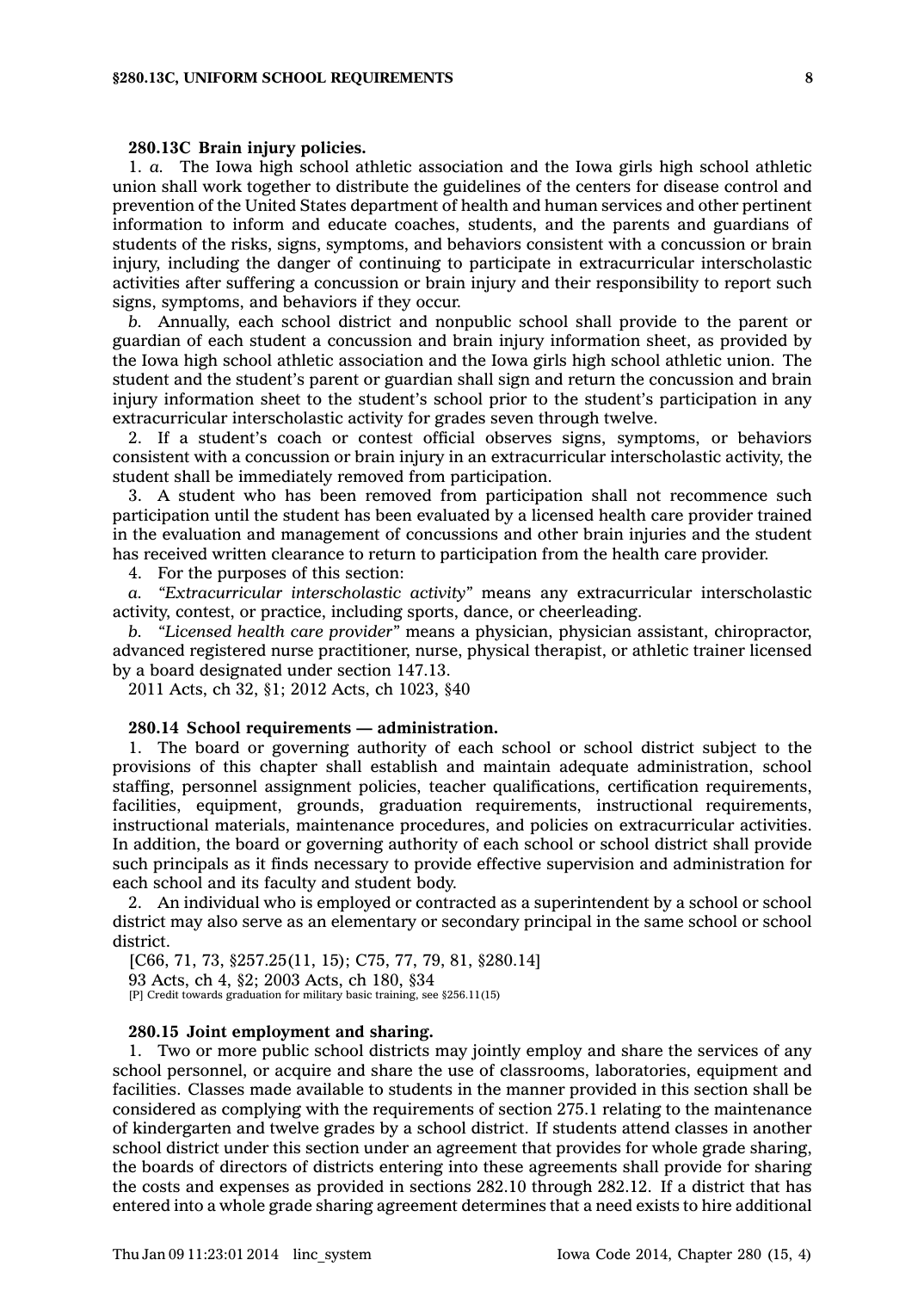employees because of the whole grade sharing agreement, the district shall determine the nature and number of the necessary new positions. The district terminating employees as <sup>a</sup> result of <sup>a</sup> whole grade sharing agreement shall notify any other district, which is <sup>a</sup> party to the agreement, of the names and addresses of those terminated. Individuals who were employed by <sup>a</sup> district that entered into <sup>a</sup> whole grade sharing agreement and who were terminated as <sup>a</sup> result of the agreement shall be notified that the new positions exist and that they may apply for the new positions. The board shall offer the new position to an applicant from among those who were terminated as <sup>a</sup> result of the agreement if the applicant is licensed for the new position or, in the case of unlicensed personnel, is otherwise qualified. If two or more individuals from among those terminated as <sup>a</sup> result of the agreement apply for <sup>a</sup> single position, the applicant who is best qualified in the opinion of the board shall be offered the new position. However, the board is not required to offer <sup>a</sup> new position to applicants who were among those who were terminated as <sup>a</sup> result of the agreement beyond two school years. An employee who accrued benefits before <sup>a</sup> whole grade sharing agreement resulted in the employee's termination shall not, as <sup>a</sup> result of reemployment under this section, forfeit accrued vacation, accrued sick leave, longevity, completion of probationary status as defined by section 279.19, or salary or placement on <sup>a</sup> salary schedule based upon the employee's years of experience.

2. *a.* When <sup>a</sup> special education personnel pooling agreement, which has been entered into between an area education agency and <sup>a</sup> public school district pursuant to section 273.5, is terminated, the public school district shall assume the contractual obligations for any teachers assigned to the district under the agreement. Teachers, for whom the contractual obligations are assumed by <sup>a</sup> district, shall be given credit for completion of any probationary status under section 279.19, be placed on the salary schedule and retain all leaves, benefits, and seniority rights accumulated as if the teacher had been originally employed under the agreement which exists between the public school district and the district's collective bargaining unit, consistent with the teacher's education and experience.

*b.* A teacher who is employed under <sup>a</sup> pooling agreement and assigned to special education facilities that are separate from and not part of local school district facilities shall, if the teacher's employment terminates upon termination of the pooling agreement, be offered any teaching position that is similar to the position previously held by the teacher under the pooling agreement, which is vacant in any of the local school districts which participated in the pooling agreement, provided that the teacher possesses the appropriate license for the position. Teachers employed by <sup>a</sup> local school district under this paragraph shall have the same rights, privileges, and protection as teachers whose contractual obligations are assumed by <sup>a</sup> district to which the teacher previously had been assigned under <sup>a</sup> special education personnel pooling agreement.

[C66, 71, 73, §257.25(16); C75, 77, 79, 81, §280.15]

85 Acts, ch 212, §9; 87 Acts, ch 224, §54; 90 Acts, ch 1219, §1; 91 Acts, ch 117, §1; 94 Acts, ch 1083, §1; 2010 Acts, ch 1061, §180 Referred to in §257.11, 257.31, 275.1, 275.2, 282.10

[P] See also §256.12

**280.16 Self-administration of asthma or other airway constricting disease medication.**

1. *Definitions.* For purposes of this section:

*a. "Medication"* means <sup>a</sup> drug that meets the definition provided in section 126.2, subsection 8, has an individual prescription label, is prescribed by <sup>a</sup> physician for <sup>a</sup> student, and pertains to the student's asthma or other airway constricting disease.

*b. "Physician"* means <sup>a</sup> person licensed under chapter 148, or <sup>a</sup> physician's assistant, advanced registered nurse practitioner, or other person licensed or registered to distribute or dispense <sup>a</sup> prescription drug or device in the course of professional practice in this state in accordance with section 147.107, or <sup>a</sup> person licensed by another state in <sup>a</sup> health field in which, under Iowa law, licensees in this state may legally prescribe drugs.

*c. "Self-administration"* means <sup>a</sup> student's discretionary use of medication prescribed by <sup>a</sup> physician for the student.

2. The board of directors of <sup>a</sup> school district and the authorities in charge of an accredited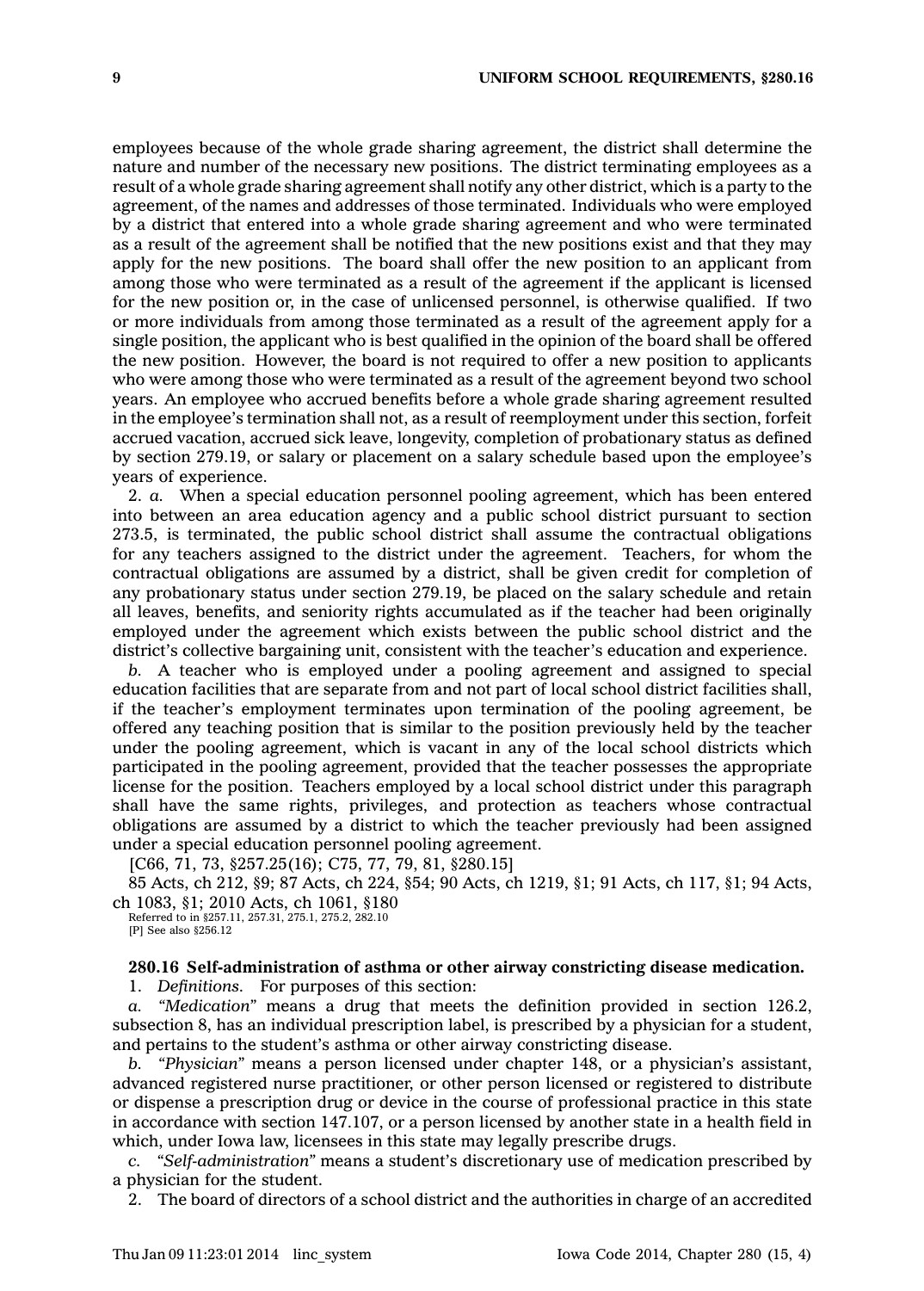nonpublic school shall permit the self-administration of medication by <sup>a</sup> student with asthma or other airway constricting disease if the following conditions are met:

*a.* The student's parent or guardian provides to the school written authorization for the self-administration of medication.

*b.* The student's parent or guardian provides to the school <sup>a</sup> written statement from the student's physician containing the following information:

(1) The name and purpose of the medication.

(2) The prescribed dosage.

(3) The times at which or the special circumstances under which the medication is to be administered.

*c.* The parent or guardian and the school meet the requirements of subsection 3.

3. The school district or accredited nonpublic school shall notify the parent or guardian of the student, in writing, that the school district or accredited nonpublic school and its employees are to incur no liability, except for gross negligence, as <sup>a</sup> result of any injury arising from self-administration of medication by the student. The parent or guardian of the student shall sign <sup>a</sup> statement acknowledging that the school district or nonpublic school is to incur no liability, except for gross negligence, as <sup>a</sup> result of self-administration of medication by the student. A school district or accredited nonpublic school and its employees acting reasonably and in good faith shall incur no liability for any improper use of medication as defined in this section or for supervising, monitoring, or interfering with <sup>a</sup> student's self-administration of medication as defined in this section.

4. The permission for self-administration of medication is effective for the school year for which it is granted and shall be renewed each subsequent school year upon fulfillment of the requirements of this section. However, the parent or guardian shall immediately notify the school of any changes in the conditions listed under subsection 2.

5. Provided that the requirements of this section are fulfilled, <sup>a</sup> student with asthma or other airway constricting disease may possess and use the student's medication while in school, at school-sponsored activities, under the supervision of school personnel, and before or after normal school activities, such as while in before-school or after-school care on school-operated property. If the student misuses this privilege, the privilege may be withdrawn.

6. Information provided to the school under subsection 2 shall be kept on file in the office of the school nurse or, in the absence of <sup>a</sup> school nurse, the school's administrator.

7. The Iowa braille and sight saving school, the state school for the deaf, and the institutions under the control of the department of human services as provided in section 218.1 are exempt from the provisions of this section.

2004 Acts, ch 1059, §1; 2008 Acts, ch 1088, §117

# **280.17 Procedures for handling child abuse reports.**

1. The board of directors of <sup>a</sup> school district and the authorities in charge of <sup>a</sup> nonpublic school shall prescribe procedures, in accordance with the guidelines contained in the model policy developed by the department of education in consultation with the department of human services, and adopted by the department of education pursuant to chapter 17A, for the handling of reports of child abuse, as defined in section 232.68, subsection 2, paragraph *"a"*, subparagraph (1), (3), or (5), alleged to have been committed by an employee or agent of the public or nonpublic school.

2. *a.* The board of directors of <sup>a</sup> school district and the authorities in charge of an accredited nonpublic school shall place on administrative leave <sup>a</sup> school employee who is the subject of an investigation of an alleged incident of abuse of <sup>a</sup> student conducted in accordance with 281 IAC 102.

*b.* If the results of an investigation of abuse of <sup>a</sup> student by <sup>a</sup> school employee who holds <sup>a</sup> license, certificate, authorization, or statement of recognition issued by the board of educational examiners finds that the school employee's conduct constitutes <sup>a</sup> crime under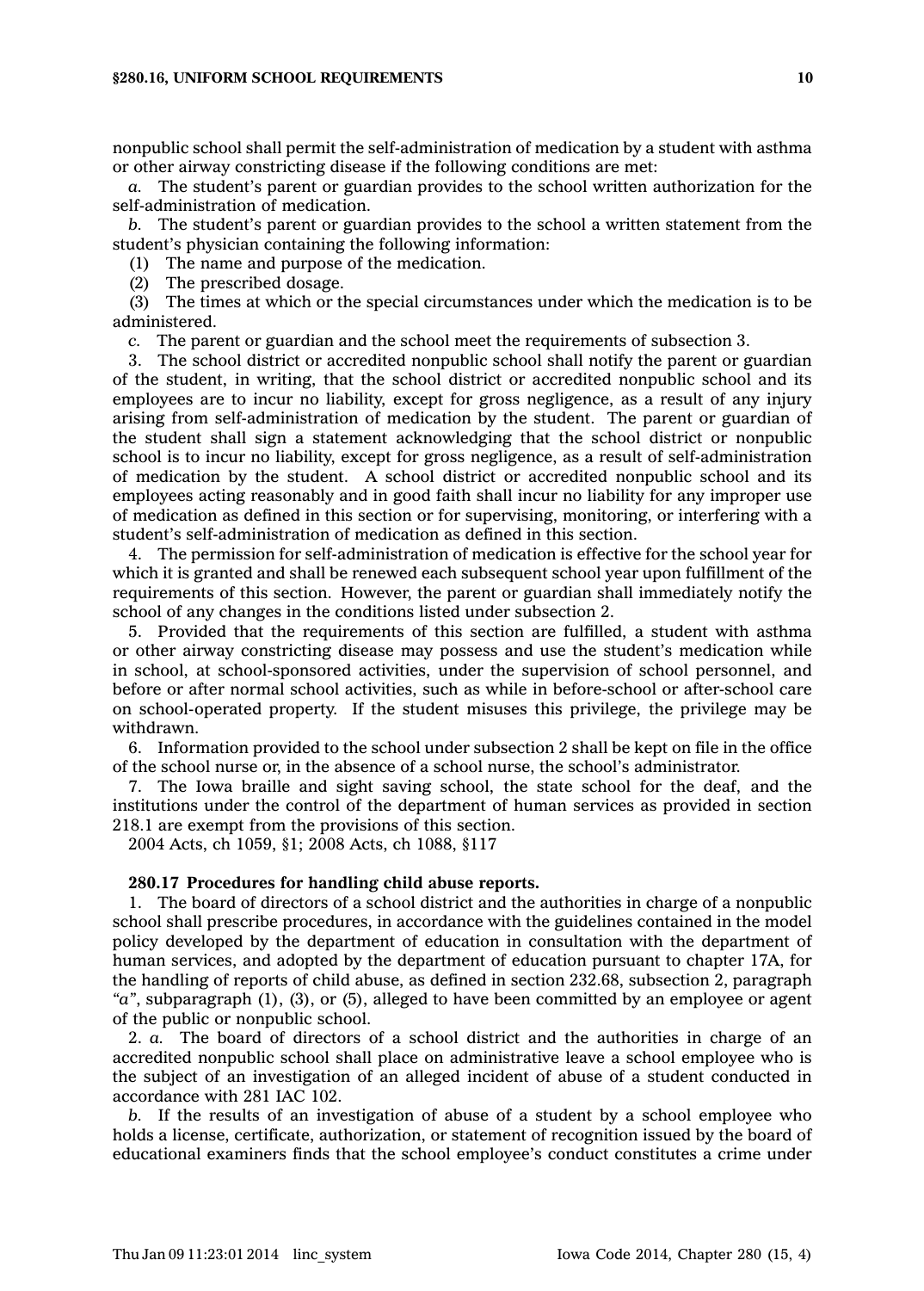any other statute, the board or the authorities, as appropriate, shall report the results of the investigation to the board of educational examiners.

85 Acts, ch 173, §27; 98 Acts, ch 1100, §36; 2011 Acts, ch 132, §95, 106 Referred to in §321.375

# **280.17A Procedures for handling dangerous weapons.**

The board of directors of <sup>a</sup> public school and the authorities in control of <sup>a</sup> nonpublic school shall prescribe procedures requiring school officials to report to local law enforcement agencies any dangerous weapon, as defined in section 702.7, possessed on school premises in violation of school policy or state law.

95 Acts, ch 191, §21

### **280.17B Students suspended or expelled for possession of dangerous weapons.**

The board of directors of <sup>a</sup> public school and the authorities in control of <sup>a</sup> nonpublic school shall prescribe procedures for continued school involvement with <sup>a</sup> student who is suspended or expelled for possession of <sup>a</sup> dangerous weapon, as defined in section 702.7, on school premises in violation of state law and for the reintegration of the student into the school following the suspension or expulsion.

95 Acts, ch 191, §22

**280.18** Repealed by 2001 Acts, ch 159, § 18.

# **280.19 Plans for at-risk children.**

The board of directors of each public school district shall incorporate, into the kindergarten admissions program, criteria and procedures for identification and integration of at-risk children and their developmental needs. This incorporation shall be part of the comprehensive school improvement plan developed and implemented in accordance with section 256.7, subsection 21, paragraphs *"a"* and *"c"*.

88 Acts, ch 1114, §4; 2001 Acts, ch 159, §14

#### **280.19A Alternative options education programs — disclosure of records.**

By January 15, 1995, each school district shall adopt <sup>a</sup> plan to provide alternative options education programs to students who are either at risk of dropping out or have dropped out. An alternative options education program may be provided in <sup>a</sup> district, through <sup>a</sup> sharing agreement with <sup>a</sup> school in <sup>a</sup> contiguous district, or through an areawide program available at the community college serving the merged area in which the school district is located. Each area education agency shall provide assistance in establishing <sup>a</sup> plan to provide alternative education options to students attending <sup>a</sup> public school in <sup>a</sup> district served by the agency.

If <sup>a</sup> district has not adopted <sup>a</sup> plan as required in this section and implemented the plan by January 15, 1996, the area education agency serving the district shall assist the district with developing <sup>a</sup> plan and an alternative options education program for the pupil. When <sup>a</sup> plan is developed, the district shall be responsible for the operation of the program and shall reimburse the area education agency for the actual costs incurred by the area education agency under this section.

Notwithstanding section 22.7, subsection 1, records kept regarding <sup>a</sup> student who has participated in <sup>a</sup> program under this section shall be requested by school officials of <sup>a</sup> public or nonpublic receiving school in which the student seeks to enroll, and shall be provided by the sending school. A school official who receives information under this section shall disclose this information only to those school officials and employees whose duties require them to be involved with the student. A school official or employee who discloses information received under this section in violation of this paragraph shall be subject to disciplinary action, including but not limited to reprimand, suspension, or termination. *"School officials and employees"* means those officials and persons employed by <sup>a</sup> nonpublic school or public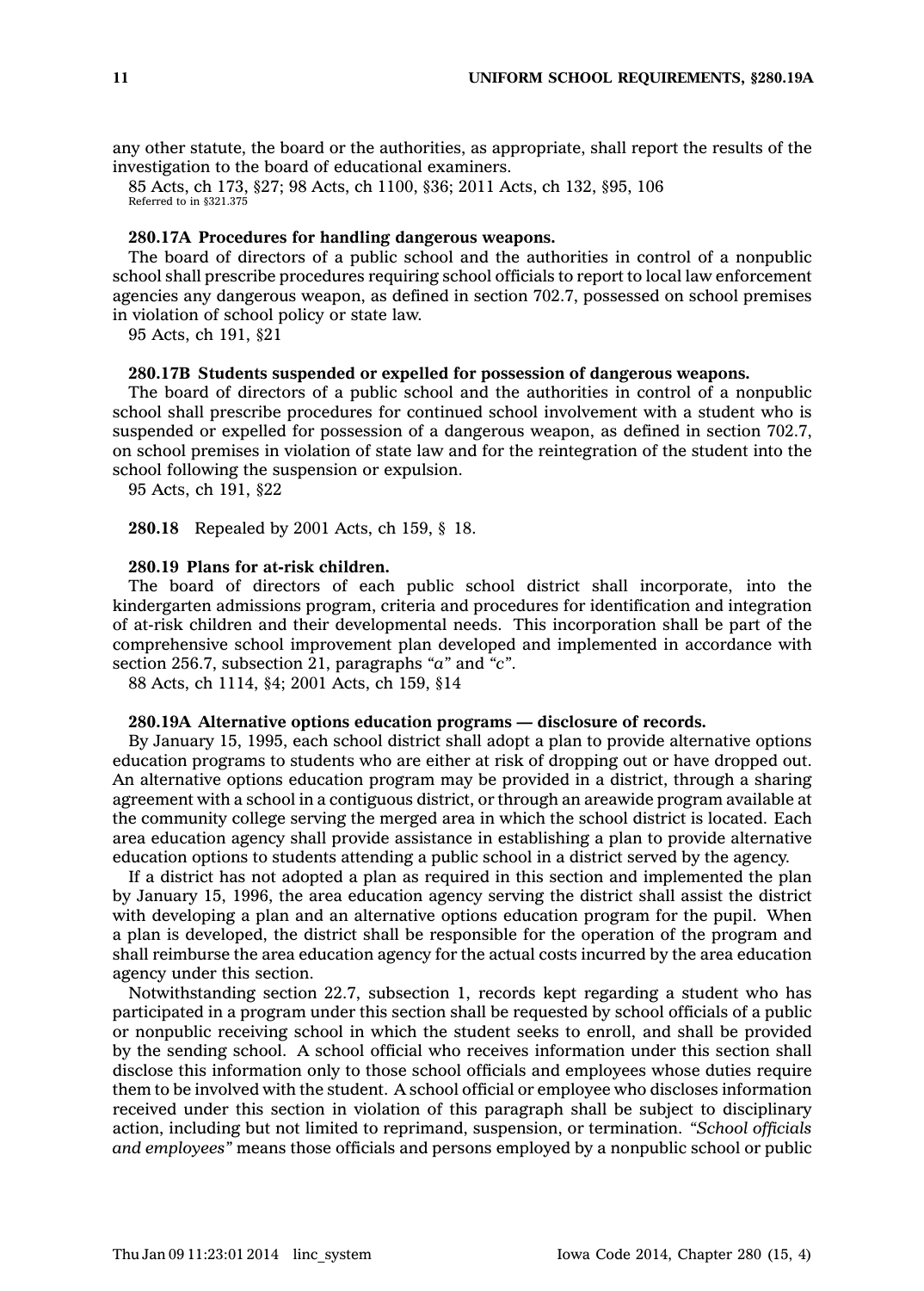school district, and area education agency staff members who provide services to schools or school districts.

90 Acts, ch 1271, §1102; 94 Acts, ch 1131, §4; 94 Acts, ch 1172, §30 Referred to in §279.9A

[P] Minimum hours of instruction requirement adopted by state board of education not applicable to alternative programs; 90 Acts, ch 1271, §1104

### **280.20 Vocational agriculture education.**

1. It is the intent of the general assembly to encourage the public secondary schools to develop comprehensive programs for vocational education in agriculture technology to meet the diverse needs of Iowa's students and to ensure an adequate supply of trained and skilled individuals in all phases of the agriculture industry. The board of directors of each public school district may develop, as part of the curriculum in grades nine through twelve, programs for vocational education in agriculture technology.

2. *a.* It is also the intent of the general assembly to encourage the development of programs for vocational education in agriculture technology which are structured on <sup>a</sup> twelve-month basis and which include the following:

(1) Provision for twelve-month extended contracts to permit entrepreneurial agricultural experience, summer program planning, and recordkeeping.

(2) Submission of an annual summer program by each vocational agriculture instructor employed on an extended contract basis.

(3) Provision for instructional supervision for agricultural occupational experience programs.

*b.* Supervision and accountability of vocational agriculture teachers employed for extended contracts are the responsibility of the local school board.

88 Acts, ch 1264, §2; 2010 Acts, ch 1031, §274; 2010 Acts, ch 1069, §79

# **280.21 Corporal punishment — burden of proof.**

1. An employee of an accredited public school district, accredited nonpublic school, or area education agency shall not inflict, or cause to be inflicted, corporal punishment upon <sup>a</sup> student. For purposes of this section, *"corporal punishment"* means the intentional physical punishment of <sup>a</sup> student. An employee's physical contact with the body of <sup>a</sup> student shall not be considered corporal punishment if it is reasonable and necessary under the circumstances and is not designed or intended to cause pain or if the employee uses reasonable force, as defined under section 704.1, for the protection of the employee, the student, or other students; to obtain the possession of <sup>a</sup> weapon or other dangerous object within <sup>a</sup> student's control; or for the protection of property. The department of education shall adopt rules to implement this section.

2. A school employee who, in the reasonable course of the employee's employment responsibilities, comes into physical contact with <sup>a</sup> student shall be granted immunity from any civil or criminal liability which might otherwise be incurred or imposed as <sup>a</sup> result of such physical contact, if the physical contact is reasonable under the circumstances and involves the following:

- *a.* Encouraging, supporting, or disciplining the student.
- *b.* Protecting the employee, the student, or other students.
- *c.* Obtaining possession of <sup>a</sup> weapon or other dangerous object within <sup>a</sup> student's control.
- *d.* Protecting employee, student, or school property.
- *e.* Quelling <sup>a</sup> disturbance or preventing an act threatening physical harm to any person.

*f.* Removing <sup>a</sup> disruptive student from class or any area of the school premises, or from school-sponsored activities off school premises.

*g.* Preventing <sup>a</sup> student from the self-infliction of harm.

- *h.* Self-defense.
- *i.* Any other legitimate educational activity.

3. To prevail in <sup>a</sup> civil action alleging <sup>a</sup> violation of this section the party bringing the action shall prove the violation by clear and convincing evidence. Any school employee determined in <sup>a</sup> civil action to have been wrongfully accused under this section shall be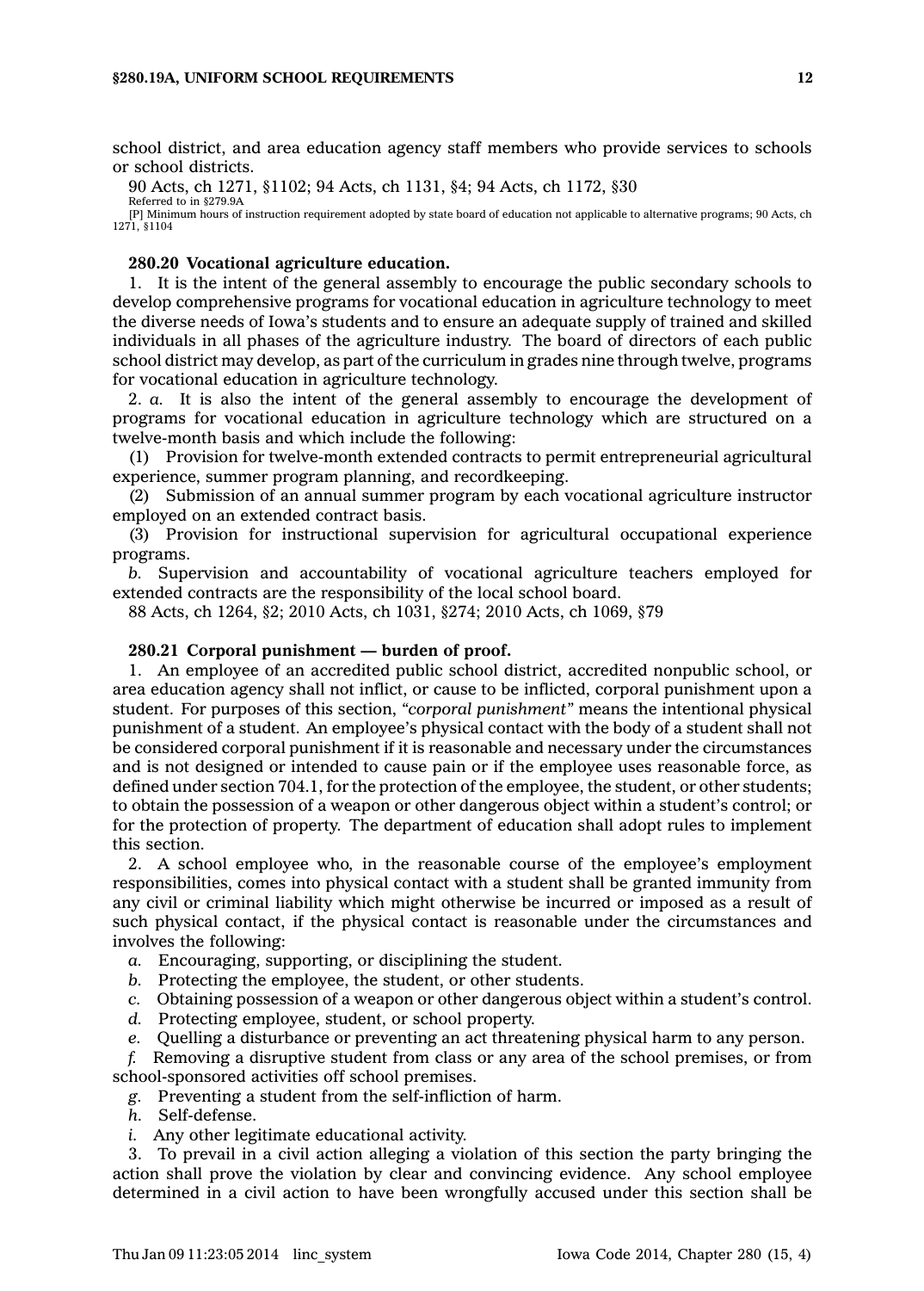awarded reasonable monetary damages, in light of the circumstances involved, against the party bringing the action.

89 Acts, ch 71, §1; 90 Acts, ch 1218, §1; 94 Acts, ch 1131, §5; 98 Acts, ch 1195, §1 Referred to in §232.71B

# **280.21A Leave — episode of violence.**

1. *a.* A school employee who, in the course of employment, suffers <sup>a</sup> personal injury causing temporary total disability, or <sup>a</sup> permanent partial or total disability, resulting from an episode of violence toward that employee, for which workers' compensation under chapter 85 is payable, shall be entitled to receive workers' compensation, which the district shall supplement in order for the employee to receive full salary and benefits for the shortest of the following periods:

(1) One year from the date of the disability.

(2) The period during which the employee is disabled and incapable of employment.

*b.* During the period described in paragraph *"a"*, subparagraph (1) or (2), the school employee shall not be required to use accumulated sick leave or vacation.

2. The school district may require the employee, as <sup>a</sup> condition of receiving benefits under this section, to provide <sup>a</sup> signed statement that justifies the use of this leave and, if medical attention is required, <sup>a</sup> certificate from <sup>a</sup> licensed physician that states the nature and duration of the leave.

3. For purposes of this section, *"school employee"* means <sup>a</sup> person employed by <sup>a</sup> nonpublic school or school district, or any area education agency staff member who provides services to <sup>a</sup> school or school district.

94 Acts, ch 1131, §6; 2010 Acts, ch 1061, §101

# **280.21B Expulsion — weapons in school.**

The board of directors of <sup>a</sup> school district and the authorities in charge of <sup>a</sup> nonpublic school which receives services supported by federal funds shall expel from school for <sup>a</sup> period of not less than one year <sup>a</sup> student who is determined to have brought <sup>a</sup> weapon to <sup>a</sup> school or knowingly possessed <sup>a</sup> weapon at <sup>a</sup> school under the jurisdiction of the board or the authorities. However, the superintendent or chief administering officer of <sup>a</sup> school or school district may modify expulsion requirements on <sup>a</sup> case-by-case basis. This section shall not be construed to prevent the board of directors of <sup>a</sup> school district or the authorities in charge of <sup>a</sup> nonpublic school that have expelled <sup>a</sup> student from the student's regular school setting from providing educational services to the student in an alternative setting. If both this section and section 282.4 apply, this section takes precedence over section 282.4. For purposes of this section, *"weapon"* means <sup>a</sup> firearm as defined in 18 U.S.C. § 921. This section shall be construed in <sup>a</sup> manner consistent with the federal Individuals with Disabilities Education Act, 20 U.S.C. § 1400 et seq.

95 Acts, ch 191, §23 Referred to in §279.9A

### **280.22 Student exercise of free expression.**

1. Except as limited by this section, students of the public schools have the right to exercise freedom of speech, including the right of expression in official school publications.

2. Students shall not express, publish, or distribute any of the following:

- *a.* Materials which are obscene.
- *b.* Materials which are libelous or slanderous under chapter 659.
- *c.* Materials which encourage students to do any of the following:
- (1) Commit unlawful acts.
- (2) Violate lawful school regulations.
- (3) Cause the material and substantial disruption of the orderly operation of the school.

3. There shall be no prior restraint of material prepared for official school publications except when the material violates this section.

4. Each board of directors of <sup>a</sup> public school shall adopt rules in the form of <sup>a</sup> written publications code, which shall include reasonable provisions for the time, place, and manner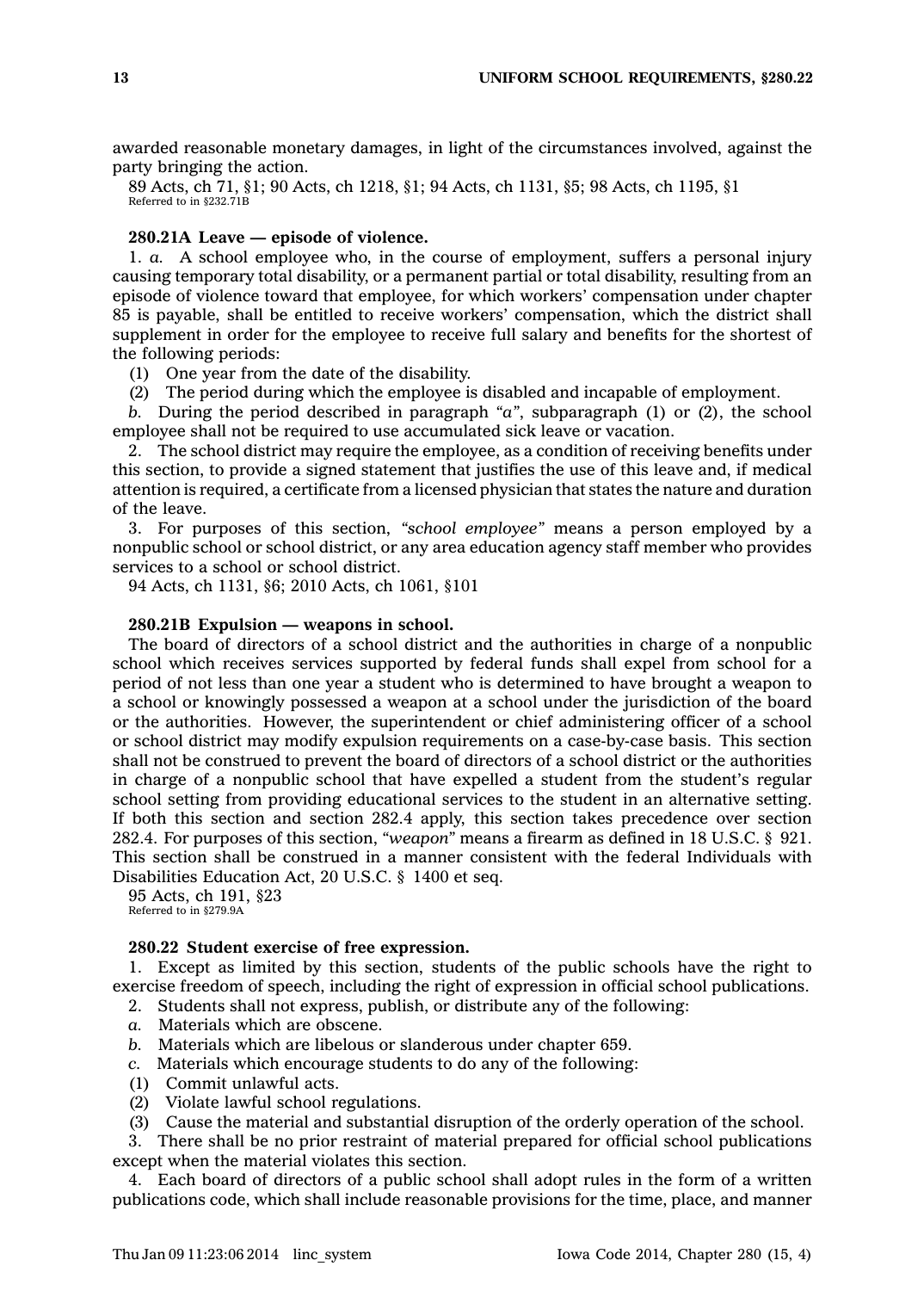of conducting such activities within its jurisdiction. The board shall make the code available to the students and their parents.

5. Student editors of official school publications shall assign and edit the news, editorial, and feature content of their publications subject to the limitations of this section. Journalism advisers of students producing official school publications shall supervise the production of the student staff, to maintain professional standards of English and journalism, and to comply with this section.

6. Any expression made by students in the exercise of free speech, including student expression in official school publications, shall not be deemed to be an expression of school policy, and the public school district and school employees or officials shall not be liable in any civil or criminal action for any student expression made or published by students, unless the school employees or officials have interfered with or altered the content of the student speech or expression, and then only to the extent of the interference or alteration of the speech or expression.

7. *"Official school publications"* means material produced by students in the journalism, newspaper, yearbook, or writing classes and distributed to the student body either free or for <sup>a</sup> fee.

8. This section does not prohibit <sup>a</sup> board of directors of <sup>a</sup> public school from adopting otherwise valid rules relating to oral communications by students upon the premises of each school.

89 Acts, ch 155, §1 Referred to in §279.58

#### **280.23 Student health services.**

The board of directors of each public school district and the authorities in charge of each nonpublic school shall not require nonadministrative personnel to perform any special health services or intrusive nonemergency medical services for students unless the nonadministrative personnel are licensed or otherwise qualified and have consented to perform the services.

92 Acts, ch 1033, §1

# **280.24 Procedures for reporting drug or alcohol possession or use.**

The board of directors of each public school and the authorities in charge of each accredited nonpublic school shall prescribe procedures to report any use or possession of alcoholic liquor, wine, or beer or any controlled substance on school premises to local law enforcement agencies, if the use or possession is in violation of school policy or state law. The procedures may include <sup>a</sup> provision which does not require <sup>a</sup> report when the school officials have determined that <sup>a</sup> school at-risk or other student assistance program would be jeopardized if <sup>a</sup> student self reports.

97 Acts, ch 126, §38

### **280.25 Information sharing — interagency agreements.**

1. The board of directors of each public school and the authorities in charge of each accredited nonpublic school shall adopt <sup>a</sup> policy and the superintendent of each public school shall adopt rules which provide that the school district or school may share information contained within <sup>a</sup> student's permanent record pursuant to an interagency agreement with state and local agencies that are part of the juvenile justice system. These agencies include, but are not limited to, juvenile court services, the department of human services, and local law enforcement authorities. The disclosure of information shall be directly related to the juvenile justice system's ability to effectively serve, prior to adjudication, the student whose records are being released.

2. The purpose of the agreement shall be to reduce juvenile crime by promoting cooperation and collaboration and the sharing of appropriate information among the parties in <sup>a</sup> joint effort to improve school safety, reduce alcohol and illegal drug use, reduce truancy, reduce in-school and out-of-school suspensions, and to support alternatives to in-school and out-of-school suspensions and expulsions which provide structured and well-supervised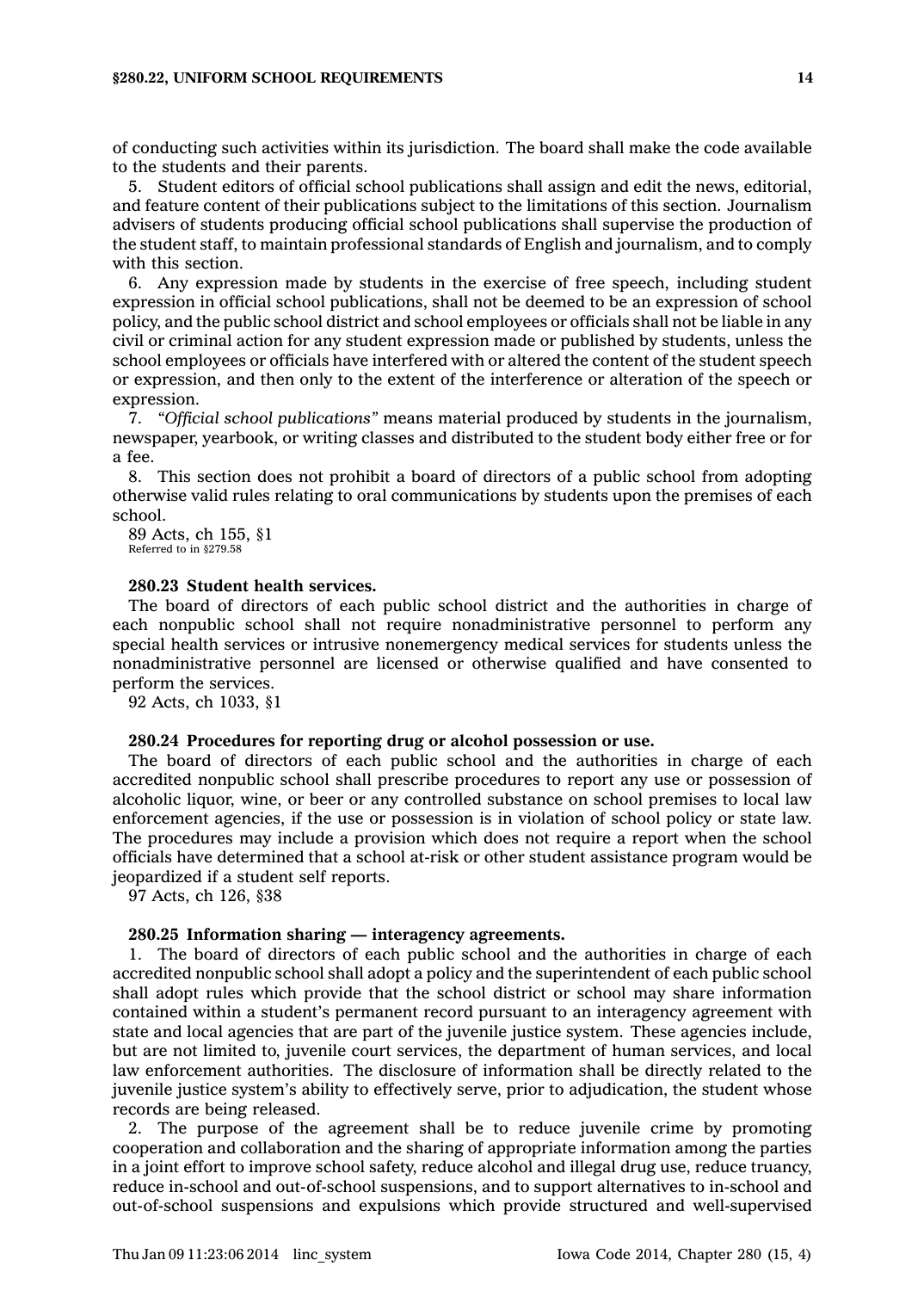educational programs supplemented by coordinated and appropriate services designed to correct behaviors that lead to truancy, suspension, and expulsions and to support students in successfully completing their education.

3. Information shared under the agreement shall be used solely for determining the programs and services appropriate to the needs of the juvenile or the juvenile's family, or coordinating the delivery of programs and services to the juvenile or the juvenile's family.

4. Information shared by the school district or school under the agreement is not admissible in any court proceedings which take place prior to <sup>a</sup> disposition hearing, unless written consent is obtained from <sup>a</sup> student's parent, guardian, or legal or actual custodian.

5. Information shared by another party to the agreement with <sup>a</sup> school district or school pursuant to an interagency agreement shall not be used as <sup>a</sup> basis for <sup>a</sup> school disciplinary action against <sup>a</sup> student.

6. The interagency agreement shall provide, and each signatory agency to the agreement shall certify in the agreement, that confidential information shared among the parties to the agreement shall remain confidential and shall not be shared with any other person, school, school district, or agency, unless otherwise provided by law.

7. Juvenile court social records may be disclosed in accordance with section 232.147, subsection 7.

8. A school or school district entering into an interagency agreement under this section shall adopt <sup>a</sup> policy implementing the provisions of the interagency agreement. The policy shall include, but not be limited to, the provisions of the interagency agreement and the procedures to be used by the school or school district to share information from the student's permanent record with participating agencies. The policy shall be published in the student handbook.

97 Acts, ch 126, §39; 2000 Acts, ch 1123, §4 Referred to in §232.147, 235A.15

# **280.26 Intervention in altercations.**

1. An employee of an accredited public school district, accredited nonpublic school, or area education agency may intervene in <sup>a</sup> fight or physical struggle occurring among students or between students and nonstudents that takes place in the presence of the school employee in <sup>a</sup> school building, on school premises, or at any school function or school-sponsored activity regardless of its location. The degree and force of the intervention may be as reasonably necessary, in the opinion of the school employee, to restore order and protect the safety of the individuals involved in the altercation and others in the vicinity of the altercation.

2. A person who is not an employee of an accredited public school district, accredited nonpublic school, or area education agency may intervene in <sup>a</sup> fight or physical struggle occurring among students, or between students and nonstudents, that takes place in the presence of the nonemployee in <sup>a</sup> school building, on school premises, or at any school function or school-sponsored activity regardless of its location. The intervention may occur in the absence of an employee of an accredited public school district, accredited nonpublic school, or area education agency, or at the request of such an employee, utilizing the degree and force of intervention reasonably necessary to restore order and protect the safety of the individuals involved in the altercation and others in the vicinity of the altercation. However, <sup>a</sup> person who intervenes in the absence of an employee of an accredited public school district, accredited nonpublic school, or area education agency shall report the intervention and all relevant information regarding the situation as soon as reasonably possible to such an employee.

3. An employee of an accredited public school district, accredited nonpublic school, or area education agency who intervenes in <sup>a</sup> fight or physical struggle pursuant to subsection 1 shall be awarded reasonable monetary damages against <sup>a</sup> party bringing <sup>a</sup> civil action alleging <sup>a</sup> violation of this section, if it is determined in the action that the employee has been wrongfully accused. A nonemployee of an accredited public school district, accredited nonpublic school, or area education agency who intervenes in <sup>a</sup> fight or physical struggle pursuant to subsection 2 shall be limited to the recovery of reasonable attorney fees and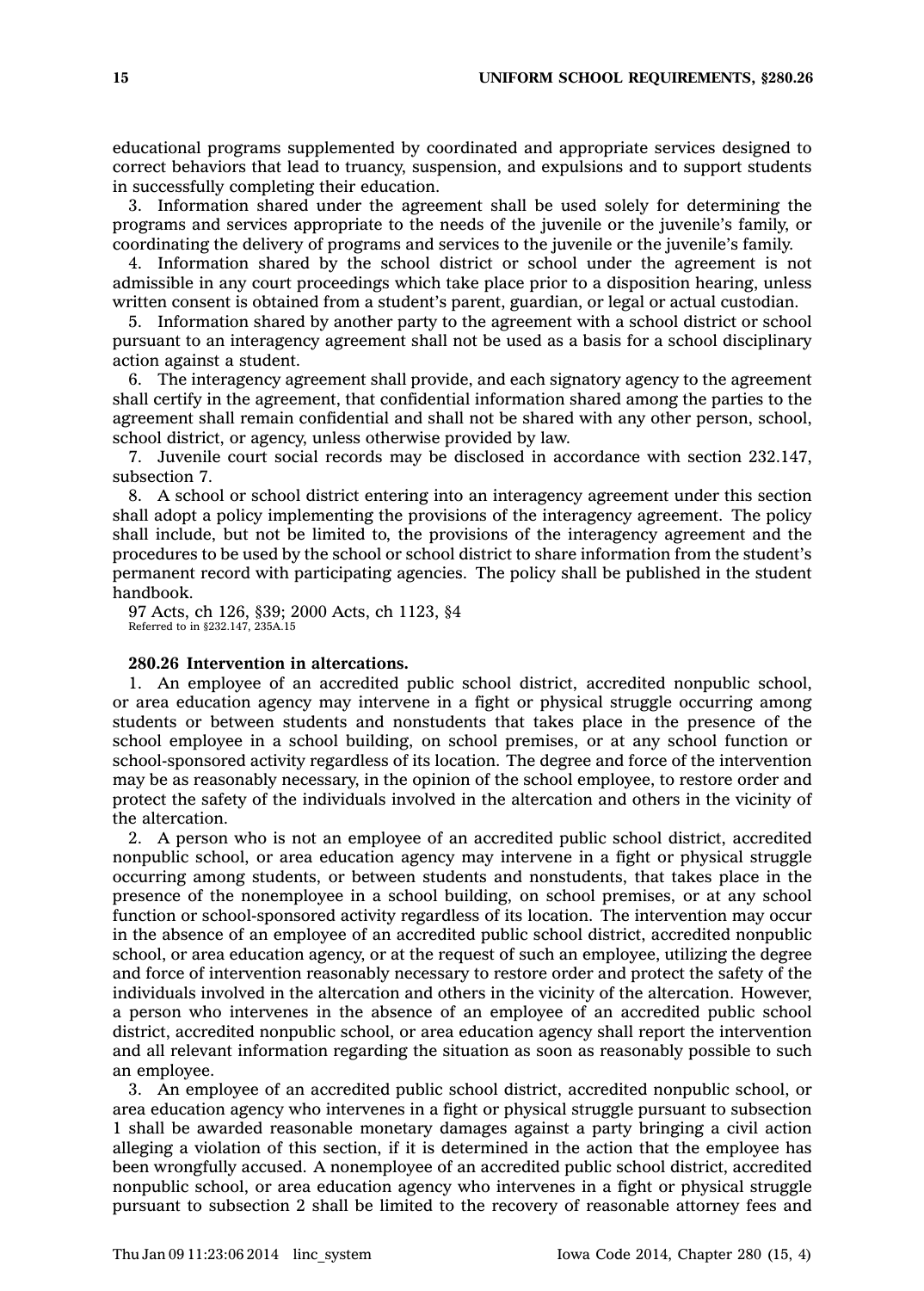court costs, if it is determined in <sup>a</sup> civil action alleging <sup>a</sup> violation of this section that the nonemployee has been wrongfully accused.

98 Acts, ch 1195, §2

# **280.27 Reporting violence — immunity.**

An employee of <sup>a</sup> school district, an accredited nonpublic school, or an area education agency who participates in good faith and acts reasonably in the making of <sup>a</sup> report to, or investigation by, an appropriate person or agency regarding violence, threats of violence, physical or sexual abuse of <sup>a</sup> student, or other inappropriate activity against <sup>a</sup> school employee or student in <sup>a</sup> school building, on school grounds, or at <sup>a</sup> school-sponsored function shall be immune from civil or criminal liability relating to such action, as well as for participating in any administrative or judicial proceeding resulting from or relating to the report or investigation.

2000 Acts, ch 1162, §1; 2011 Acts, ch 132, §96, 106 Referred to in §613.21 [P] See §613.21

#### **280.28 Harassment and bullying prohibited — policy — immunity.**

1. *Purpose — findings — policy.* The state of Iowa is committed to providing all students with <sup>a</sup> safe and civil school environment in which all members of the school community are treated with dignity and respect. The general assembly finds that <sup>a</sup> safe and civil school environment is necessary for students to learn and achieve at high academic levels. Harassing and bullying behavior can seriously disrupt the ability of school employees to maintain <sup>a</sup> safe and civil environment, and the ability of students to learn and succeed. Therefore, it is the policy of the state of Iowa that school employees, volunteers, and students in Iowa schools shall not engage in harassing or bullying behavior.

2. *Definitions.* For purposes of this section, unless the context otherwise requires:

*a. "Electronic"* means any communication involving the transmission of information by wire, radio, optical cable, electromagnetic, or other similar means. *"Electronic"* includes but is not limited to communication via electronic mail, internet-based communications, pager service, cell phones, and electronic text messaging.

*b. "Harassment"* and *"bullying"* shall be construed to mean any electronic, written, verbal, or physical act or conduct toward <sup>a</sup> student which is based on any actual or perceived trait or characteristic of the student and which creates an objectively hostile school environment that meets one or more of the following conditions:

(1) Places the student in reasonable fear of harm to the student's person or property.

(2) Has <sup>a</sup> substantially detrimental effect on the student's physical or mental health.

(3) Has the effect of substantially interfering with <sup>a</sup> student's academic performance.

(4) Has the effect of substantially interfering with the student's ability to participate in or benefit from the services, activities, or privileges provided by <sup>a</sup> school.

*c. "Trait or characteristic of the student"* includes but is not limited to age, color, creed, national origin, race, religion, marital status, sex, sexual orientation, gender identity, physical attributes, physical or mental ability or disability, ancestry, political party preference, political belief, socioeconomic status, or familial status.

*d. "Volunteer"* means an individual who has regular, significant contact with students.

3. *Policy.* On or before September 1, 2007, the board of directors of <sup>a</sup> school district and the authorities in charge of each accredited nonpublic school shall adopt <sup>a</sup> policy declaring harassment and bullying in schools, on school property, and at any school function, or school-sponsored activity regardless of its location, in <sup>a</sup> manner consistent with this section, as against state and school policy. The board and the authorities shall make <sup>a</sup> copy of the policy available to all school employees, volunteers, students, and parents or guardians and shall take all appropriate steps to bring the policy against harassment and bullying and the responsibilities set forth in the policy to the attention of school employees, volunteers, students, and parents or guardians. Each policy shall, at <sup>a</sup> minimum, include all of the following components: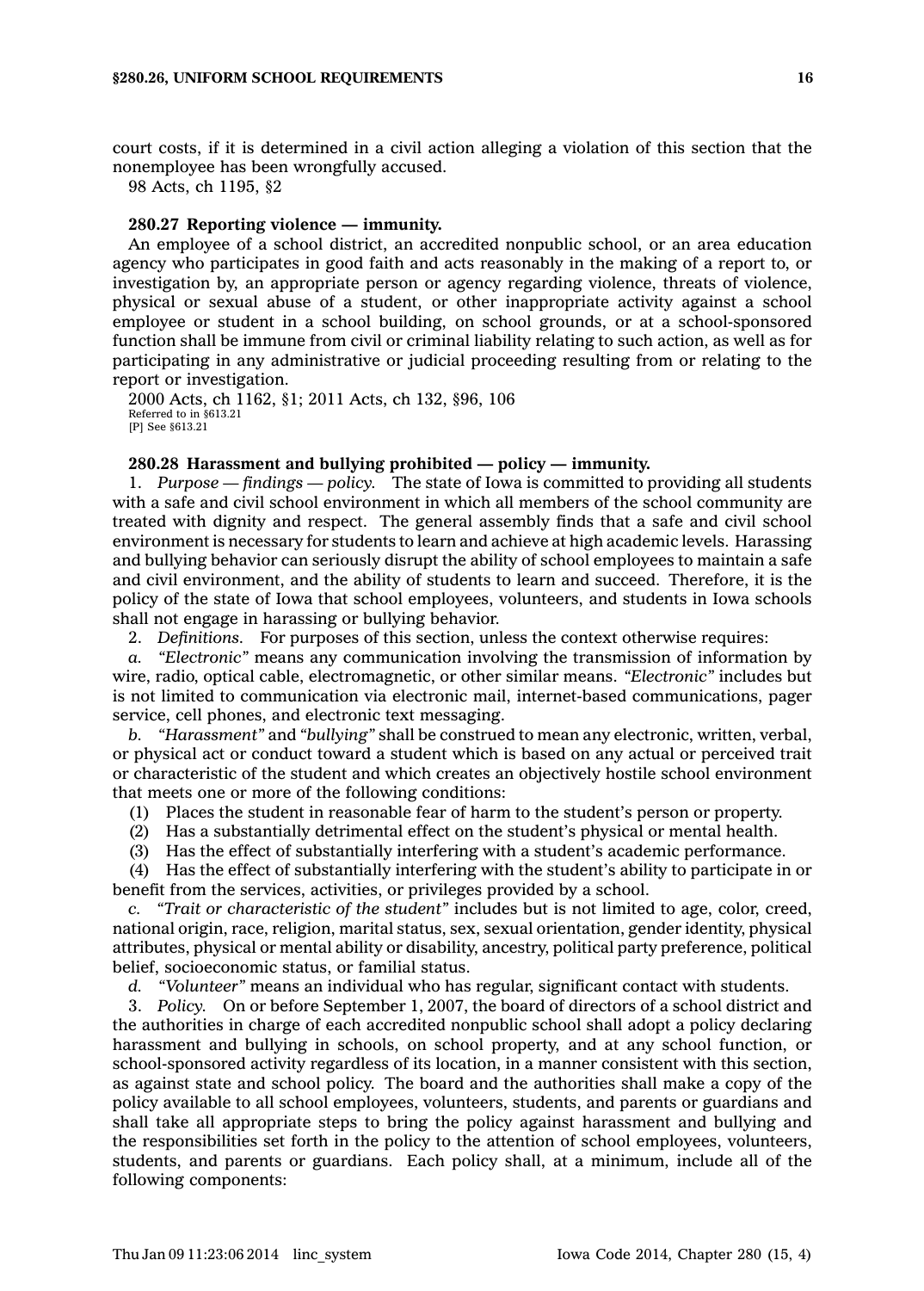*a.* A statement declaring harassment and bullying to be against state and school policy. The statement shall include but not be limited to the following provisions:

(1) School employees, volunteers, and students in school, on school property, or at any school function or school-sponsored activity shall not engage in harassing and bullying behavior.

(2) School employees, volunteers, and students shall not engage in reprisal, retaliation, or false accusation against <sup>a</sup> victim, witness, or an individual who has reliable information about such an act of harassment or bullying.

*b.* A definition of harassment and bullying as set forth in this section.

*c.* A description of the type of behavior expected from school employees, volunteers, parents or guardians, and students relative to prevention measures, reporting, and investigation of harassment or bullying.

*d.* The consequences and appropriate remedial action for <sup>a</sup> person who violates the antiharassment and antibullying policy.

*e.* A procedure for reporting an act of harassment or bullying, including the identification by job title of the school official responsible for ensuring that the policy is implemented, and the identification of the person or persons responsible for receiving reports of harassment or bullying.

*f.* A procedure for the prompt investigation of complaints, either identifying the school superintendent or the superintendent's designee as the individual responsible for conducting the investigation, including <sup>a</sup> statement that investigators will consider the totality of circumstances presented in determining whether conduct objectively constitutes harassment or bullying under this section.

*g.* A statement of the manner in which the policy will be publicized.

4. *Programs encouraged.* The board of directors of <sup>a</sup> school district and the authorities in charge of each accredited nonpublic school are encouraged to establish programs designed to eliminate harassment and bullying in schools. To the extent that funds are available for these purposes, school districts and accredited nonpublic schools shall do the following:

*a.* Provide training on antiharassment and antibullying policies to school employees and volunteers who have significant contact with students.

*b.* Develop <sup>a</sup> process to provide school employees, volunteers, and students with the skills and knowledge to help reduce incidents of harassment and bullying.

5. *Immunity.* A school employee, volunteer, or student, or <sup>a</sup> student's parent or guardian who promptly, reasonably, and in good faith reports an incident of harassment or bullying, in compliance with the procedures in the policy adopted pursuant to this section, to the appropriate school official designated by the school district or accredited nonpublic school, shall be immune from civil or criminal liability relating to such report and to participation in any administrative or judicial proceeding resulting from or relating to the report.

6. *Collection requirement.* The board of directors of <sup>a</sup> school district and the authorities in charge of each nonpublic school shall develop and maintain <sup>a</sup> system to collect harassment and bullying incidence data.

7. *Integration of policy and reporting.* The board of directors of <sup>a</sup> school district and the authorities in charge of each nonpublic school shall integrate its antiharassment and antibullying policy into the comprehensive school improvement plan required under section 256.7, subsection 21, and shall report data collected under subsection 6, as specified by the department, to the local community.

8. *Existing remedies not affected.* This section shall not be construed to preclude <sup>a</sup> victim from seeking administrative or legal remedies under any applicable provision of law. 2007 Acts, ch 9, §2

# **280.29 Enrollment of children in foster care — transfer of educational records.**

In order to facilitate the educational stability of children in foster care, <sup>a</sup> school district, upon notification by an agency of the state that <sup>a</sup> child in foster care is transferring into the school district, shall provide for the immediate and appropriate enrollment of the child. A school district or an accredited nonpublic school, upon notification by an agency of the state that <sup>a</sup> child in foster care is transferring from the school district or accredited nonpublic